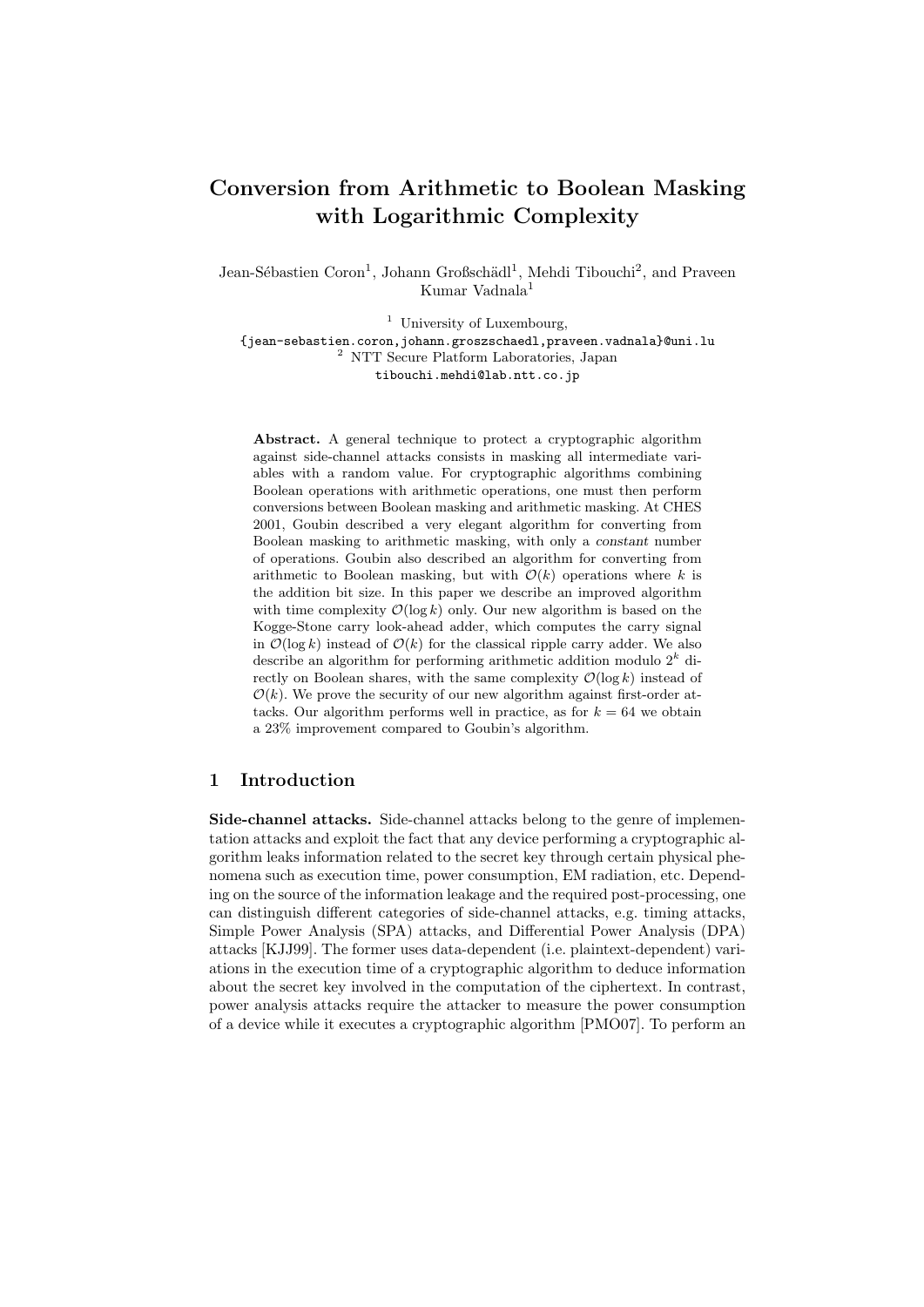SPA attack, the attacker typically collects only one (or very few) power trace(s) and attempts to recover the secret key by focusing on differences between patterns within a trace. A DPA attack, on the other hand, requires many power traces and employs sophisticated statistical techniques to analyze differences between the traces [MOP07].

Even though DPA was first described using the DES algorithm as an example, it became soon clear that power analysis attacks can also be applied to break other secret-key algorithms, e.g. AES as well as public-key algorithms, e.g. RSA. A DPA attack normally exploits the principle of divide and conquer, which is possible since most block ciphers use the secret key only partially at a given point of time. Hence, the attacker can recover one part of the key at a time by studying the relationship between the actual power consumption and estimated power values derived from a theoretical model of the device. During the past 15 years, dozens of papers about successful DPA attacks on different implementations (hardware, software) of numerous secret-key cryptosystems (block ciphers, stream ciphers, keyed-hash message authentication codes) have been published. The experiments described in these papers confirm the real-world impact of DPA attacks in the sense that unprotected (or insufficiently protected) implementations of cryptographic algorithms can be broken in relatively short time using relatively cheap equipment.

The vast number of successful DPA attacks reported in the literature has initiated a large body of research on countermeasures. From a high-level point of view, countermeasures against DPA attacks can be divided into hiding (i.e. decreasing the signal-to-noise ratio) and masking (i.e. randomizing all the sensitive data) [MOP07]. Approaches to hiding-style countermeasures attempt to "equalize" the power consumption profile (i.e. making the power consumption invariant for all possible values of the secret key) or to randomize the power consumption so that a profile can no longer be correlated to any secret information. Masking, on the other hand, conceals every key-dependent intermediate result with a random value, the so-called mask, in order to break the dependency between the sensitive variable (i.e. involving the secret key) and the power consumption.

The masking countermeasure. Though masking is often considered to be less efficient (in terms of execution time) than hiding, it provides the key benefit that one can formally prove its security under certain assumptions on the device leakage model and the attacker's capabilities. The way masking is applied depends on the concrete operations executed by a cipher. In general, logical operations (e.g. XOR, Shift, etc.) are protected using Boolean masking, whereas additions/subtractions and multiplications require arithmetic and multiplicative masking, respectively. When a cryptographic algorithm involves a combination of these operations, it becomes necessary to convert the masks from one form to the other in order to get the correct result. Examples of algorithms that perform both arithmetic (e.g. modular addition) and logical operations include two SHA-3 finalists (namely Blake and Skein) as well as all four stream ciphers in the eS-TREAM software portfolio. Also, ARX-based block ciphers (e.g. XTEA [NW97]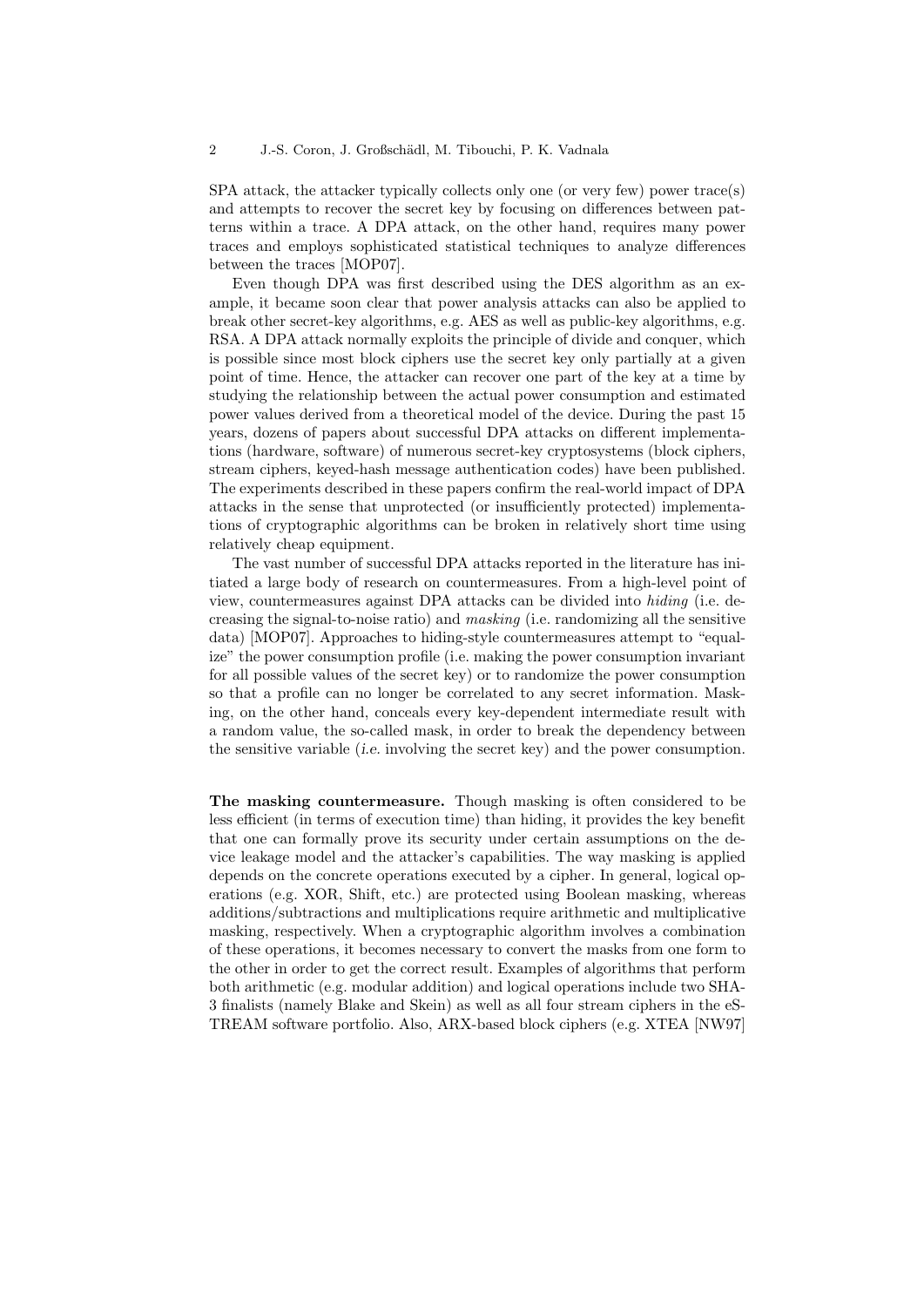and Threefish) and the hash functions SHA-1 and SHA-2 fall into this category. From a design point of view, modular addition gives essential non-linearity with increased throughput and hence is used in several lightweight block ciphers e.g. SPECK [BSS+13]. Therefore, techniques for conversion between Boolean and arithmetic masks are of significant practical importance.

Conversion between Boolean and arithmetic masking. At CHES 2001, Goubin described a very elegant algorithm for converting from Boolean masking to arithmetic masking, with only a constant number of operations, independent of the addition bit size k. Goubin also described an algorithm for converting from arithmetic to Boolean masking, but with  $\mathcal{O}(k)$  operations. A different arithmetic to Boolean conversion algorithm was later described in [CT03], based on precomputed tables; an extension was described in [NP04] to reduce the memory consumption. At CHES 2012, Debraize described a modification of the tablebased conversion in [CT03], correcting a bug and improving time performances, still with asymptotic complexity  $\mathcal{O}(k)$ .

Karroumi et al. recently noticed in [KRJ14] that Goubin's recursion formula for converting from arithmetic to Boolean masking can also be used to compute an arithmetic addition  $z = x+y \mod 2^k$  directly with masked shares  $x = x_1 \oplus x_2$ and  $y = y_1 \oplus y_2$ . The advantage of this method is that one doesn't need to follow the three step process, i.e. converting x and y from Boolean to arithmetic masking, then performing the addition with arithmetic masks and then converting back from arithmetic to Boolean masks. The authors showed that this can lead to better performances in practice for the block cipher XTEA. However, as their algorithm is based on Goubin's recursion formula, its complexity is still  $\mathcal{O}(k)$ .

Conversion algorithms have recently been extended to higher-order countermeasure in [CGV14], based on Goubin's conversion method. For security against any attack of order t, their solution has time complexity  $\mathcal{O}(n^2 \cdot k)$  for  $n = 2t + 1$ shares.

New algorithms with logarithmic complexity. In this paper we describe a new algorithm for converting from arithmetic to Boolean masking with complexity  $\mathcal{O}(\log k)$  instead of  $\mathcal{O}(k)$ . Our algorithm is based on the Kogge-Stone carry look-ahead adder [KS73], which computes the carry signal in  $\mathcal{O}(\log k)$  instead of  $\mathcal{O}(k)$  for the classical ripple carry adder. Following [BN05] and [KRJ14] we also describe a variant algorithm for performing arithmetic addition modulo  $2<sup>k</sup>$ directly on Boolean shares, with complexity  $\mathcal{O}(\log k)$  instead of  $\mathcal{O}(k)$ . We prove the security of our new algorithms against first-order attacks.

We also provide implementation results for our algorithms along with existing algorithms on a 32-bit microcontroller. Our results show that the new algorithms perform better than Goubin's algorithm for  $k > 32$ , as we obtain 14% improvement in execution time for  $k = 32$ , and 23% improvement for  $k = 64$ . We also describe our results for first-order secure implementations of HMAC-SHA-1  $(k = 32)$  and of the SPECK block-cipher  $(k = 64)$ .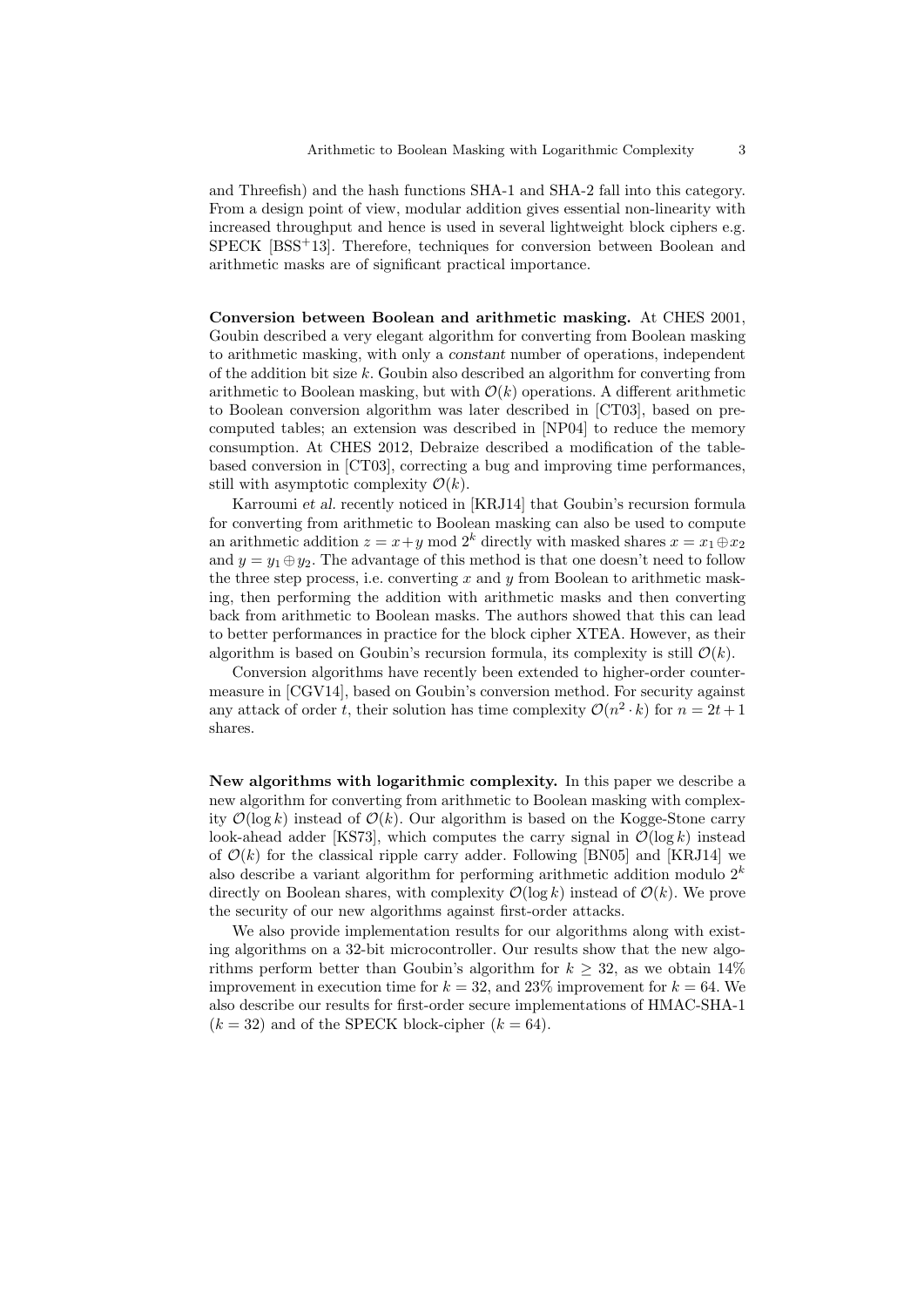## 2 Goubin's Algorithms

In this section we first recall Goubin's algorithm for converting from Boolean masking to arithmetic masking and conversely [Gou01], secure against first-order attacks. Given a  $k$ -bit variable  $x$ , for Boolean masking we write:

$$
x=x'\oplus r
$$

where x' is the masked variable and  $r \leftarrow \{0,1\}^k$ . Similarly for arithmetic masking we write

$$
x = A + r \bmod 2^k
$$

In the following all additions and subtractions are done modulo  $2<sup>k</sup>$ , for some parameter k.

The goal of the paper is to describe efficient conversion algorithms between Boolean and arithmetic masking, secure against first-order attacks. Given  $x'$  and r, one should compute the arithmetic mask  $A = (x' \oplus r) - r \mod 2^k$  without leaking information about  $x = x' \oplus r$ ; this implies that one cannot compute  $A = (x' \oplus r) - r \mod 2^k$  directly, as this would leak information about the sensitive variable  $x = x' \oplus r$ ; instead all intermediate variables should be properly randomized so that no information is leaked about  $x$ . Similarly given  $A$  and  $r$  one must compute the Boolean mask  $x' = (A + r) \oplus r$  without leaking information about  $x = A + r$ .

## 2.1 Boolean to Arithmetic Conversion

We first recall the Boolean to arithmetic conversion algorithm from Goubin [Gou01]. One considers the following function  $\Psi_{x'}(r) : \mathbb{F}_{2^k} \to \mathbb{F}_{2^k}$ :

$$
\Psi_{x'}(r) = (x' \oplus r) - r
$$

**Theorem 1 (Goubin [Gou01]).** The function  $\Psi_{x'}(r) = (x' \oplus r) - r$  is affine over  $\mathbb{F}_2$ .

Using this affine property, the conversion from Boolean to arithmetic masking is straightforward. Given  $x', r \in \mathbb{F}_{2^k}$  we must compute A such that  $x' \oplus r = A+r$ . From the affine property of  $\Psi_{x'}(r)$  we can write:

$$
A = (x' \oplus r) - r = \Psi_{x'}(r) = \Psi_{x'}(r \oplus r_2) \oplus (\Psi_{x'}(r_2) \oplus \Psi_{x'}(0))
$$

for any  $r_2 \in \mathbb{F}_{2^k}$ . Therefore the technique consists in first generating a uniformly distributed random  $r_2$  in  $\mathbb{F}_{2^k}$ , then computing  $\Psi_{x'}(r \oplus r_2)$  and  $\Psi_{x'}(r_2) \oplus \Psi_{x'}(0)$  separately, and finally performing XOR operation on these two to get A. The technique is clearly secure against first-order attacks; namely the left term  $\Psi_{x'}(r \oplus r_2)$ is independent from r and therefore from  $x = x' \oplus r$ , and the right term  $\Psi_{x}(r_2) \oplus \Psi_{x}(0)$  is also independent from r and therefore from x. Note that the technique is very efficient as it requires only a constant number of operations (independent of  $k$ ).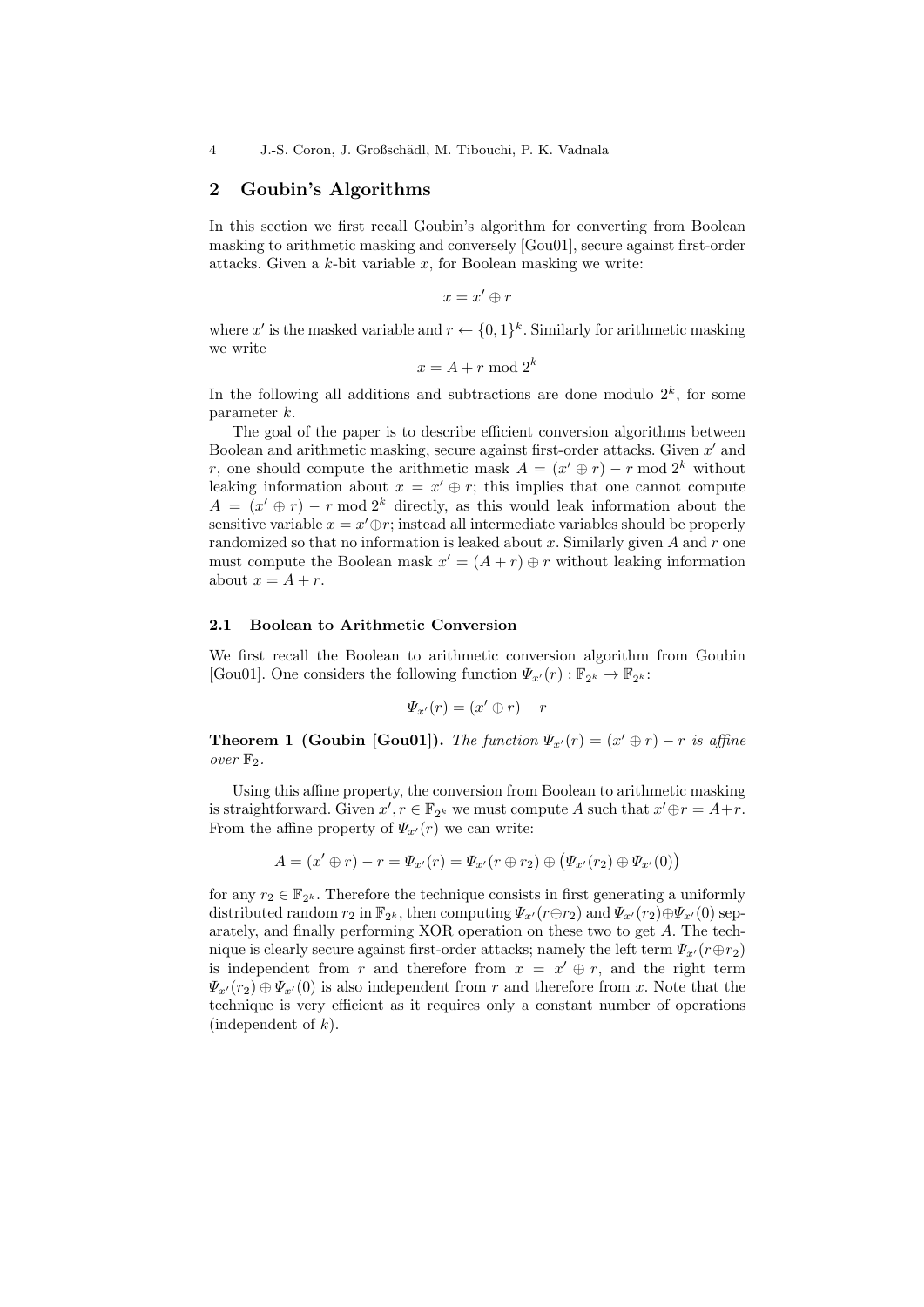#### 2.2 From Arithmetic to Boolean Masking

Goubin also described in [Gou01] a technique for converting from arithmetic to Boolean masking, secure against first-order attacks. However it is more complex than from Boolean to arithmetic masking; its complexity is  $\mathcal{O}(k)$  for additions modulo  $2^k$ . It is based on the following theorem.

**Theorem 2 (Goubin [Gou01]).** If we denote  $x' = (A + r) \oplus r$ , we also have  $x' = A \oplus u_{k-1}$ , where  $u_{k-1}$  is obtained from the following recursion formula:

$$
\begin{cases} u_0 = 0\\ \forall k \ge 0, u_{k+1} = 2[u_k \wedge (A \oplus r) \oplus (A \wedge r)] \end{cases}
$$
 (1)

Since the iterative computation of  $u_i$  contains only XOR and AND operations, it can easily be protected against first-order attacks. We refer to Appendix A for the full conversion algorithm.

## 3 A New Recursive Formula based on Kogge-Stone Adder

Our new conversion algorithm is based on the Kogge-Stone adder [KS73], a carry look-ahead adder that generates the carry signal in  $\mathcal{O}(\log k)$  time, when addition is performed modulo  $2<sup>k</sup>$ . In this section we first recall the classical ripple-carry adder, which generates the carry signal in  $\mathcal{O}(k)$  time, and we show how Goubin's recursion formula (1) can be derived from it. The derivation of our new recursion formula from the Kogge-Stone adder will proceed similarly.

### 3.1 The Ripple-Carry Adder and Goubin's Recursion Formula

We first recall the classical ripple-carry adder. Given three bits  $x, y$  and  $c$ , the carry c' for  $x+y+c$  can be computed as  $c' = (x \wedge y) \oplus (x \wedge c) \oplus (y \wedge c)$ . Therefore, the modular addition of two  $k$ -bit variables  $x$  and  $y$  can be defined recursively as follows:

$$
(x+y)^{(i)} = x^{(i)} \oplus y^{(i)} \oplus c^{(i)} \tag{2}
$$

for  $0 \leq i < k$ , where

$$
\begin{cases} c^{(0)} = 0\\ \forall i \ge 1, c^{(i)} = (x^{(i-1)} \wedge y^{(i-1)}) \oplus (x^{(i-1)} \wedge c^{(i-1)}) \oplus (c^{(i-1)} \wedge y^{(i-1)}) \end{cases} (3)
$$

where  $x^{(i)}$  represents the *i*<sup>th</sup> bit of the variable x, with  $x^{(0)}$  being the least significant bit.

In the following, we show how recursion (3) can be computed directly with k-bit values instead of bits, which enables us to recover Goubin's recursion (1). For this, we define the sequences  $x_j$ ,  $y_j$  and  $v_j$  whose  $j+1$  least significant bits are the same as  $x, y$  and  $c$  respectively:

$$
x_j = \bigoplus_{i=0}^j 2^i x^{(i)}, \quad y_j = \bigoplus_{i=0}^j 2^i y^{(i)}, \quad v_j = \bigoplus_{i=0}^j 2^i c^{(i)} \tag{4}
$$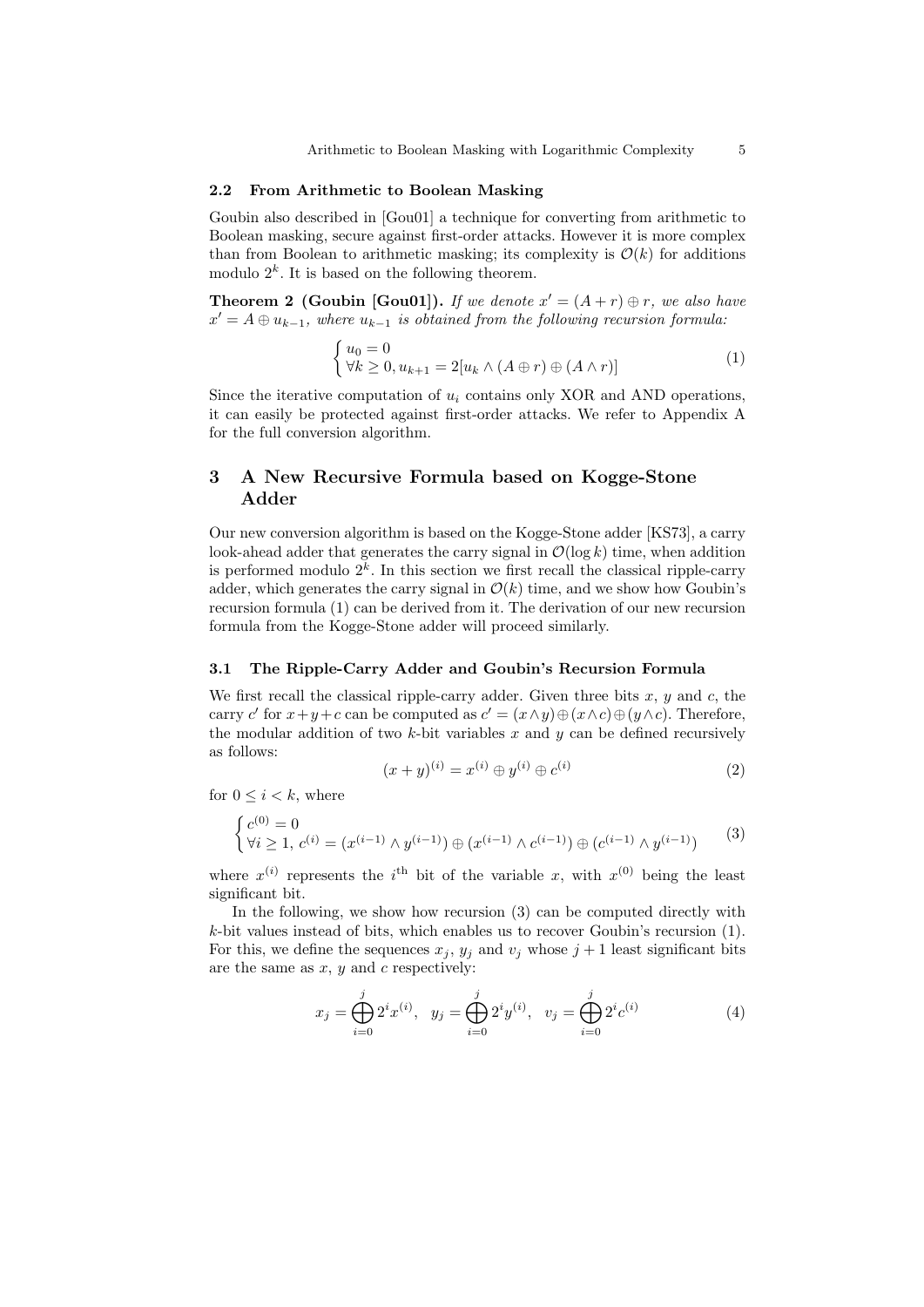for  $0 \leq j \leq k-1$ . Since  $c^{(0)} = 0$  we can actually start the summation for  $v_j$  at  $i = 1$ ; we get from (3):

$$
v_{j+1} = \bigoplus_{i=1}^{j+1} 2^i c^{(i)}
$$
  
\n
$$
v_{j+1} = \bigoplus_{i=1}^{j+1} 2^i \left( (x^{(i-1)} \wedge y^{(i-1)}) \oplus (x^{(i-1)} \wedge c^{(i-1)}) \oplus (c^{(i-1)} \wedge y^{(i-1)}) \right)
$$
  
\n
$$
v_{j+1} = 2 \bigoplus_{i=0}^{j} 2^i \left( (x^{(i)} \wedge y^{(i)}) \oplus (x^{(i)} \wedge c^{(i)}) \oplus (c^{(i)} \wedge y^{(i)}) \right)
$$
  
\n
$$
v_{j+1} = 2 \left( (x_j \wedge y_j) \oplus (x_j \wedge v_j) \oplus (y_j \wedge v_j) \right)
$$

which gives the recursive equation:

$$
\begin{cases} v_0 = 0\\ \forall j \ge 0, \ v_{j+1} = 2 \left( v_j \wedge (x_j \oplus y_j) \oplus (x_j \wedge y_j) \right) \end{cases} \tag{5}
$$

Therefore we have obtained a recursion similar to  $(3)$ , but with k-bit values instead of single bits. Note that from the definition of  $v_i$  in (4) the variables  $v_i$ and  $v_{j+1}$  have the same least significant bits from bit 0 to bit j, which is not immediately obvious when considering only recursion (5). Combining (2) and (4) we obtain  $x_j + y_j = x_j \oplus y_j \oplus v_j$  for all  $0 \leq j \leq k-1$ . For k-bit values x and y, we have  $x = x_{k-1}$  and  $y = y_{k-1}$ , which gives:

$$
x+y=x\oplus y\oplus v_{k-1}
$$

We now define the same recursion as  $(5)$ , but with constant x, y instead of  $x_j, y_j$ . That is, we let

$$
\begin{cases} u_0 = 0\\ \forall j \ge 0, \ u_{j+1} = 2(u_j \wedge (x \oplus y) \oplus (x \wedge y)) \end{cases} \tag{6}
$$

which is exactly the same recursion as Goubin's recursion (1). It is easy to show inductively that the variables  $u_j$  and  $v_j$  have the same least significant bits, from bit 0 to bit j. Let us assume that this is true for  $u_j$  and  $v_j$ . From recursions (5) and (6) we have that the least significant bits of  $v_{j+1}$  and  $u_{j+1}$  from bit 0 to bit  $j+1$  only depend on the least significant bits from bit 0 to bit j of  $v_j$ ,  $x_j$  and  $y_j$ , and of  $u_j$ , x and y respectively. Since these are the same, the induction is proved.

Eventually for k-bit registers we have  $u_{k-1} = v_{k-1}$ , which proves Goubin's recursion formula (1), namely:

$$
x+y=x\oplus y\oplus u_{k-1}
$$

As mentioned previously, this recursion formula requires  $k - 1$  iterations on  $k$ bit registers. In the following, we describe an improved recursion based on the Kogge-Stone carry look-ahead adder, requiring only  $\log_2 k$  iterations.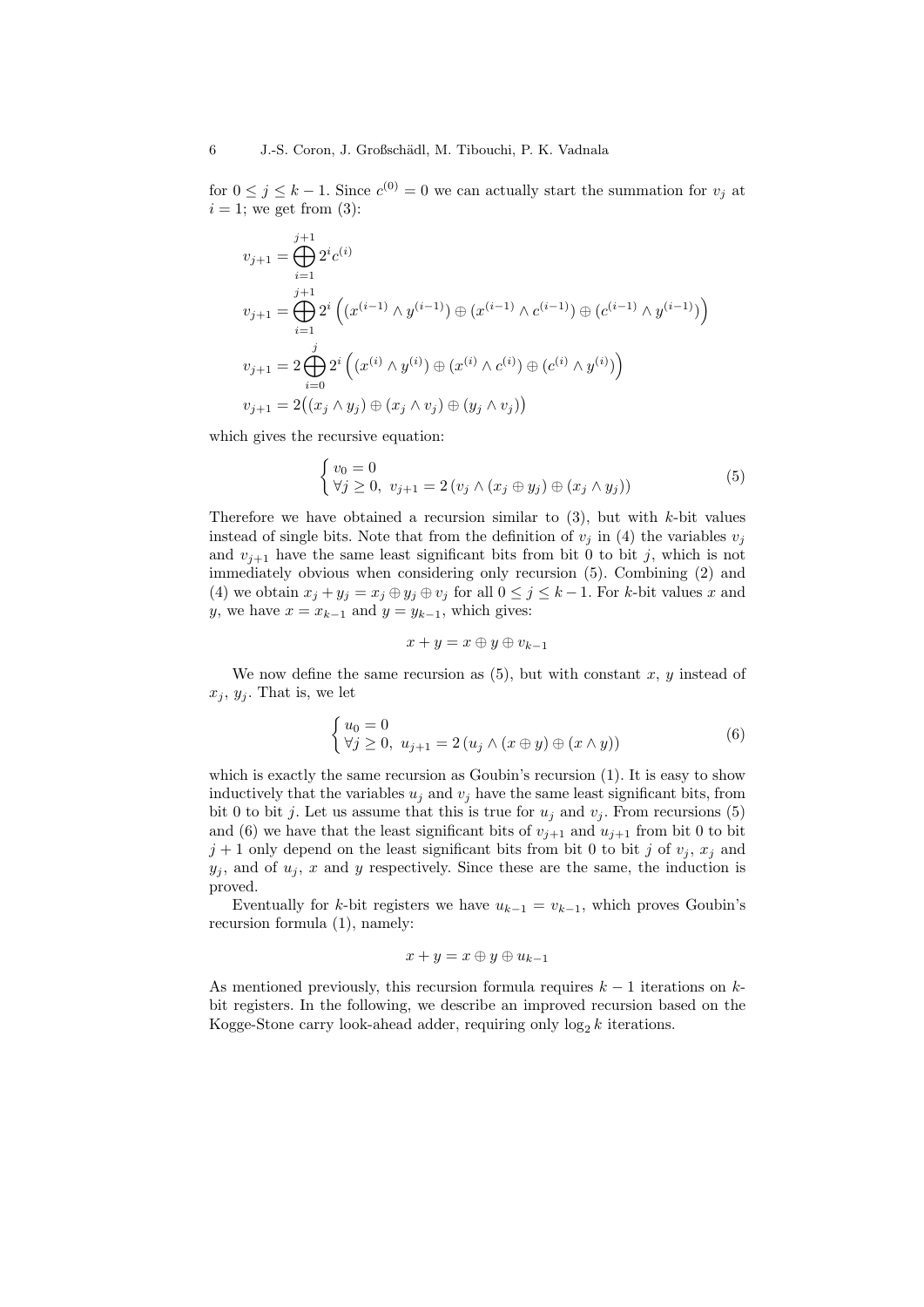## 3.2 The Kogge-Stone Carry Look-Ahead Adder

In this section we first recall the general solution from [KS73] for first-order recurrence equations; the Kogge-Stone carry look-ahead adder is a direct application.

General first-order recurrence equation. We consider the following recurrence equation:

$$
\begin{cases} z_0 = b_0 \\ \forall i \ge 1, \ z_i = a_i z_{i-1} + b_i \end{cases} \tag{7}
$$

We define the function  $Q(m, n)$  for  $m \geq n$ :

$$
Q(m,n) = \sum_{j=n}^{m} \left(\prod_{i=j+1}^{m} a_i\right) b_j \tag{8}
$$

We have  $Q(0, 0) = b_0 = z_0$ ,  $Q(1, 0) = a_1b_0 + b_1 = z_1$ , and more generally:

$$
Q(m,0) = \sum_{j=0}^{m-1} \left(\prod_{i=j+1}^{m} a_i\right) b_j + b_m
$$
  
=  $a_m \sum_{j=0}^{m-1} \left(\prod_{i=j+1}^{m-1} a_i\right) b_j + b_m = a_m Q(m-1,0) + b_m$ 

Therefore the sequence  $Q(m, 0)$  satisfies the same recurrence as  $z_m$ , which implies  $Q(m, 0) = z_m$  for all  $m \geq 0$ . Moreover we have:

$$
Q(2m - 1, 0) = \sum_{j=0}^{2m-1} \left(\prod_{i=j+1}^{2m-1} a_i\right) b_j
$$
  
= 
$$
\left(\prod_{j=m}^{2m-1} a_j\right) \sum_{j=0}^{m-1} \left(\prod_{i=j+1}^{m-1} a_i\right) b_j + \sum_{j=m}^{2m-1} \left(\prod_{i=j+1}^{2m-1} a_i\right) b_j
$$

which gives the recursive doubling equation:

$$
Q(2m-1,0) = \left(\prod_{j=m}^{2m-1} a_j\right) Q(m-1,0) + Q(2m-1,m)
$$

where each term  $Q(m-1,0)$  and  $Q(2m-1,m)$  contain only m terms  $a_i$  and  $b_i$ , instead of  $2m$  in  $Q(2m-1,0)$ . Therefore the two terms can be computed in parallel. This is also the case for the product  $\prod_{j=m}^{2m-1} a_j$  which can be computed with a product tree. Therefore by recursive splitting with  $N$  processors, the sequence element  $z_N$  can be computed in time  $\mathcal{O}(\log_2 N)$ , instead of  $\mathcal{O}(N)$  with a single processor.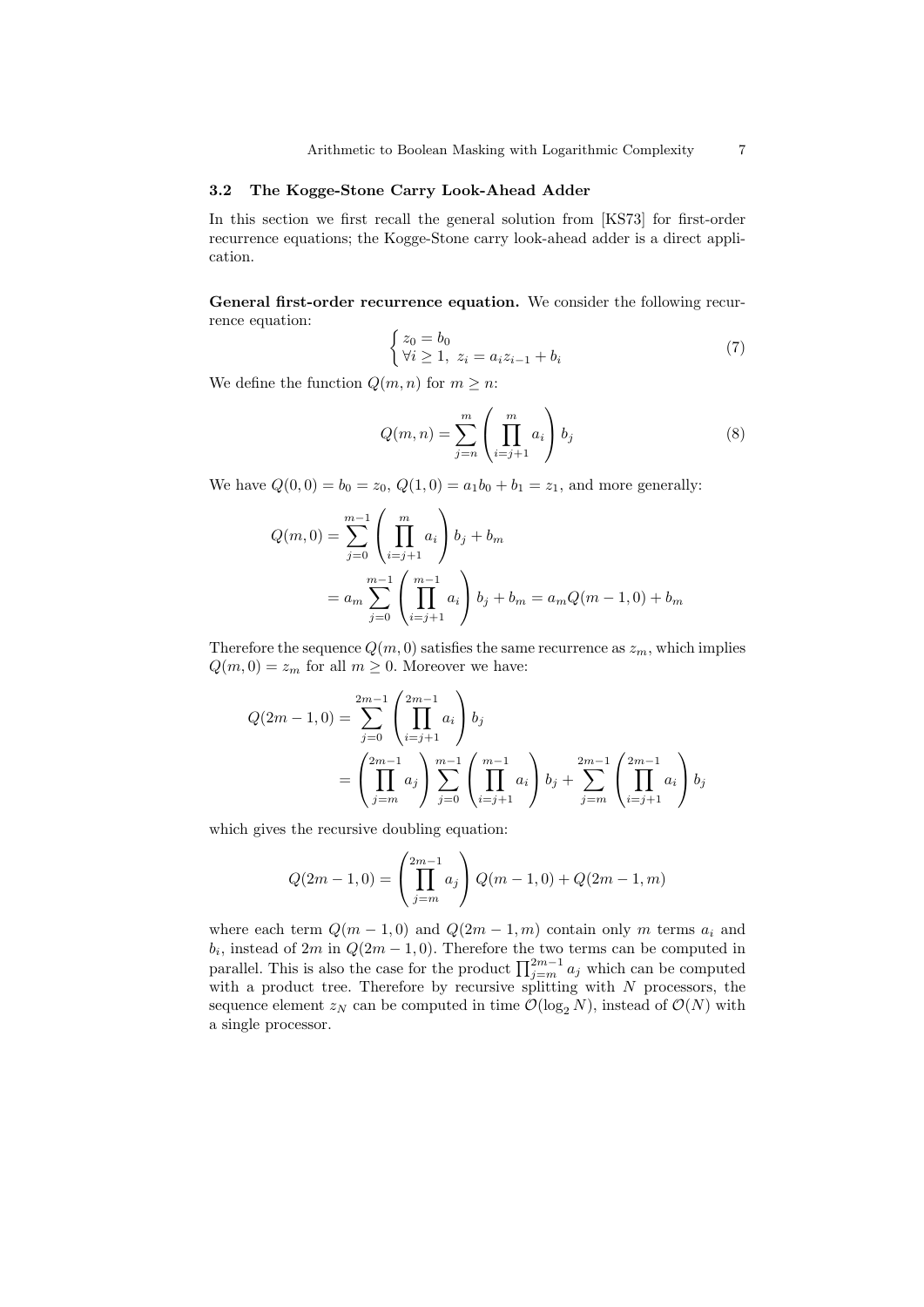The Kogge-Stone Carry Look-Ahead Adder. The Kogge-Stone carry lookahead adder [KS73] is a direct application of the previous technique. Namely writing  $c_i = c^{(i)}$ ,  $a_i = x^{(i)} \oplus y^{(i)}$  and  $b_i = x^{(i)} \wedge y^{(i)}$  for all  $i \geq 0$ , we obtain from (3) the recurrence relation for the carry signal  $c_i$ :

$$
\begin{cases} c_0 = 0\\ \forall i \ge 1, \ c_i = (a_{i-1} \wedge c_{i-1}) \oplus b_{i-1} \end{cases}
$$

which is similar to (7), where  $\wedge$  is the multiplication and  $\oplus$  the addition. We can therefore compute the carry signal  $c_i$  for  $0 \leq i \leq k$  in time  $\mathcal{O}(\log k)$  instead of  $\mathcal{O}(k)$ .

More precisely, the Kogge-Stone carry look-ahead adder can be defined as follows. For all  $0 \leq j \leq k$  one defines the sequence of bits:

$$
P_{0,j} = x^{(j)} \oplus y^{(j)}, \quad G_{0,j} = x^{(j)} \wedge y^{(j)} \tag{9}
$$

and the following recursive equations:

$$
\begin{cases} P_{i,j} = P_{i-1,j} \wedge P_{i-1,j-2^{i-1}} \\ G_{i,j} = (P_{i-1,j} \wedge G_{i-1,j-2^{i-1}}) \oplus G_{i-1,j} \end{cases}
$$
 (10)

for  $2^{i-1} \leq j \leq k$ , and  $P_{i,j} = P_{i-1,j}$  and  $G_{i,j} = G_{i-1,j}$  for  $0 \leq j \leq 2^{i-1}$ . The following lemma shows that the carry signal  $c_j$  can be computed from the sequence  $G_{i,j}$ .

**Lemma 1.** We have  $(x+y)^{(j)} = x^{(j)} \oplus y^{(j)} \oplus c_j$  for all  $0 \leq j < k$  where the carry signal  $c_j$  is computed as  $c_0 = 0$ ,  $c_1 = G_{0,0}$  and  $c_{j+1} = G_{i,j}$  for  $2^{i-1} \le j < 2^i$ .

To compute the carry signal up to  $c_{k-1}$ , one must therefore compute the sequences  $P_{i,j}$  and  $G_{i,j}$  up to  $i = \lceil \log_2(k-1) \rceil$ . For completeness we provide the proof of Lemma 1 in Appendix B.

#### 3.3 Our New Recursive Algorithm

We now derive a recursion formula with  $k$ -bit variables instead of single bits; we proceed as in Section 3.1, using the more efficient Kogge-Stone carry lookahead algorithm, instead of the classical ripple-carry adder for Goubin's recursion. We prove the following theorem, analogous to Theorem 2, but with complexity  $\mathcal{O}(\log k)$  instead of  $\mathcal{O}(k)$ . Given a variable x, we denote by  $x \ll \ell$  the variable x left-shifted by  $\ell$  bits, keeping only k bits in total.

**Theorem 3.** Let  $x, y \in \{0, 1\}^k$  and  $n = \lfloor \log_2(k-1) \rfloor$ . Define the sequence of k-bit variables  $P_i$  and  $G_i$ , with  $P_0 = x \oplus y$  and  $G_0 = x \wedge y$ , and

$$
\begin{cases} P_i = P_{i-1} \land (P_{i-1} \ll 2^{i-1}) \\ G_i = (P_{i-1} \land (G_{i-1} \ll 2^{i-1})) \oplus G_{i-1} \end{cases}
$$
 (11)

for  $1 \leq i \leq n$ . Then  $x + y = x \oplus y \oplus (2G_n)$ .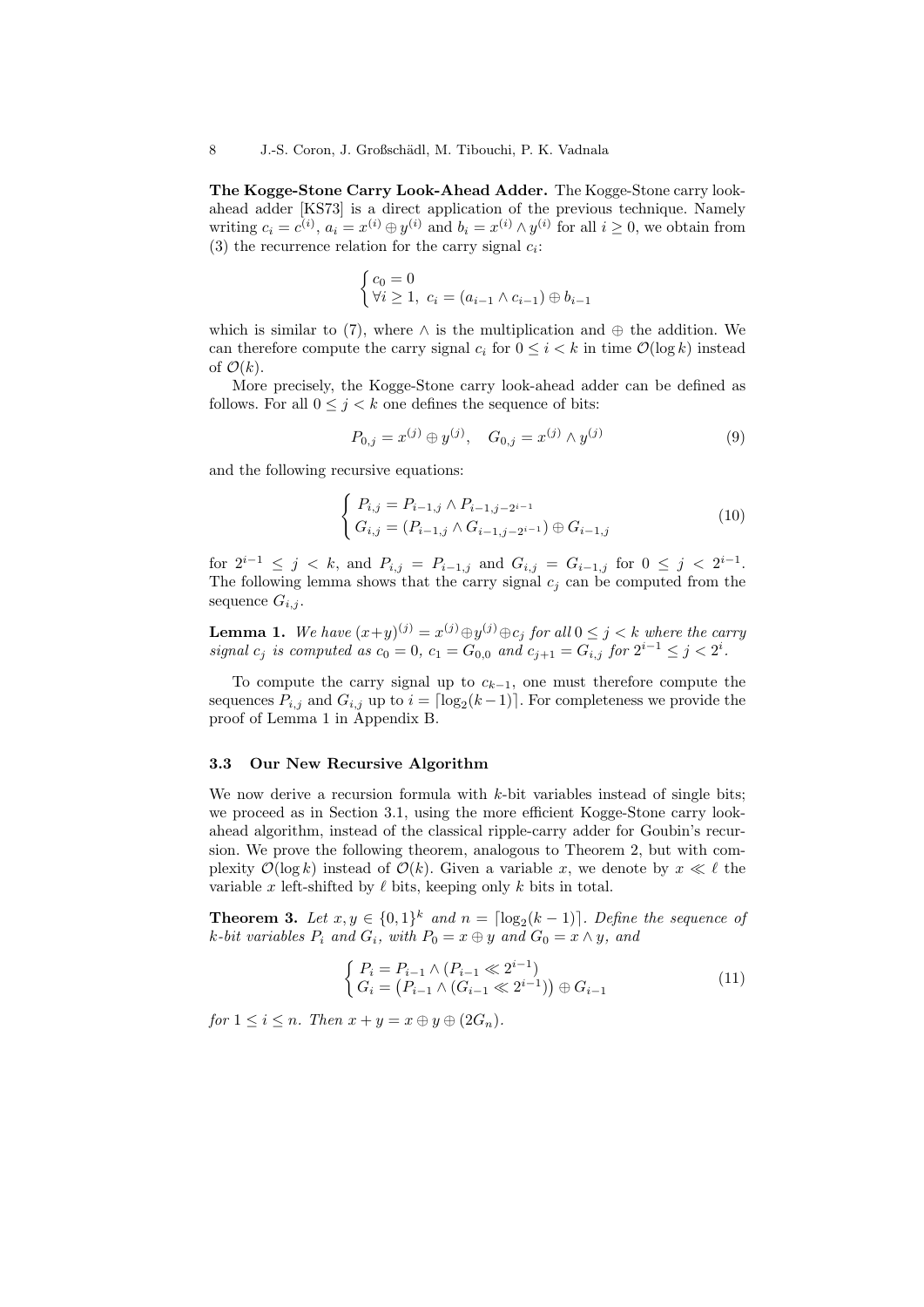*Proof.* We start from the sequences  $P_{i,j}$  and  $G_{i,j}$  defined in Section 3.2 corresponding to the Kogge-Stone carry look-ahead adder, and we proceed as in Section 3.1. We define the variables:

$$
P_i := \sum_{j=2^i-1}^{k-1} 2^j P_{i,j} \quad G_i := \sum_{j=0}^{k-1} 2^j G_{i,j}
$$

which from (9) gives the initial condition  $P_0 = x \oplus y$  and  $G_0 = x \wedge y$ , and using  $(10):$ 

$$
P_i = \sum_{j=2^i-1}^{k-1} 2^j P_{i,j} = \sum_{j=2^i-1}^{k-1} 2^j (P_{i-1,j} \wedge P_{i-1,j-2^{i-1}})
$$
  
= 
$$
\left(\sum_{j=2^i-1}^{k-1} 2^j P_{i-1,j}\right) \wedge \left(\sum_{j=2^i-1}^{k-1} 2^j P_{i-1,j-2^{i-1}}\right)
$$

We can start the summation of the  $P_{i,j}$  bits with  $j = 2^{i-1} - 1$  instead of  $2^i - 1$ , because the other summation still starts with  $j = 2<sup>i</sup> - 1$ , hence the corresponding bits are ANDed with 0. This gives:

$$
P_i = \left(\sum_{j=2^{i-1}-1}^{k-1} 2^j P_{i-1,j}\right) \wedge \left(\sum_{j=2^{i-1}}^{k-1} 2^j P_{i-1,j-2^{i-1}}\right)
$$
  
=  $P_{i-1} \wedge \left(\sum_{j=2^{i-1}-1}^{k-1-2^{i-1}} 2^{j+2^{i-1}} P_{i-1,j}\right) = P_{i-1} \wedge (P_{i-1} \ll 2^{i-1})$ 

Hence we get the same recursion formula for  $P_i$  as in (11). Similarly we have using  $(10)$ :

$$
G_{i} = \sum_{j=0}^{k-1} 2^{j} G_{i,j} = \sum_{j=2^{i-1}}^{k-1} 2^{j} \left( (P_{i-1,j} \wedge G_{i-1,j-2^{i-1}}) \oplus G_{i-1,j} \right) + \sum_{j=0}^{2^{i-1}-1} 2^{j} G_{i-1,j}
$$

$$
= \left( \sum_{j=2^{i-1}}^{k-1} 2^{j} \left( P_{i-1,j} \wedge G_{i-1,j-2^{i-1}} \right) \right) \oplus G_{i-1}
$$

$$
= \left( P_{i-1} \wedge (G_{i-1} \ll 2^{i-1}) \right) \oplus G_{i-1}
$$

Therefore we obtain the same recurrence for  $P_i$  and  $G_i$  as (11). Since from Lemma 1 we have that  $c_{j+1} = G_{i,j}$  for all  $2^{i-1} \leq j < 2^i$ , and  $G_{i,j} = G_{i-1,j}$ for  $0 \leq j < 2^{i-1}$ , we obtain  $c_{j+1} = G_{i,j}$  for all  $0 \leq j < 2^i$ . Taking  $i = n =$  $\lceil \log_2(k-1) \rceil$ , we obtain  $c_{j+1} = G_{n,j}$  for all  $0 \le j \le k-2 < k-1 \le 2^n$ . This implies:

$$
\sum_{j=0}^{k-1} 2^j c_j = \sum_{j=1}^{k-1} 2^j c_j = 2 \sum_{j=0}^{k-2} 2^j c_{j+1} = 2 \sum_{j=0}^{k-2} 2^j G_{n,j} = 2G_n
$$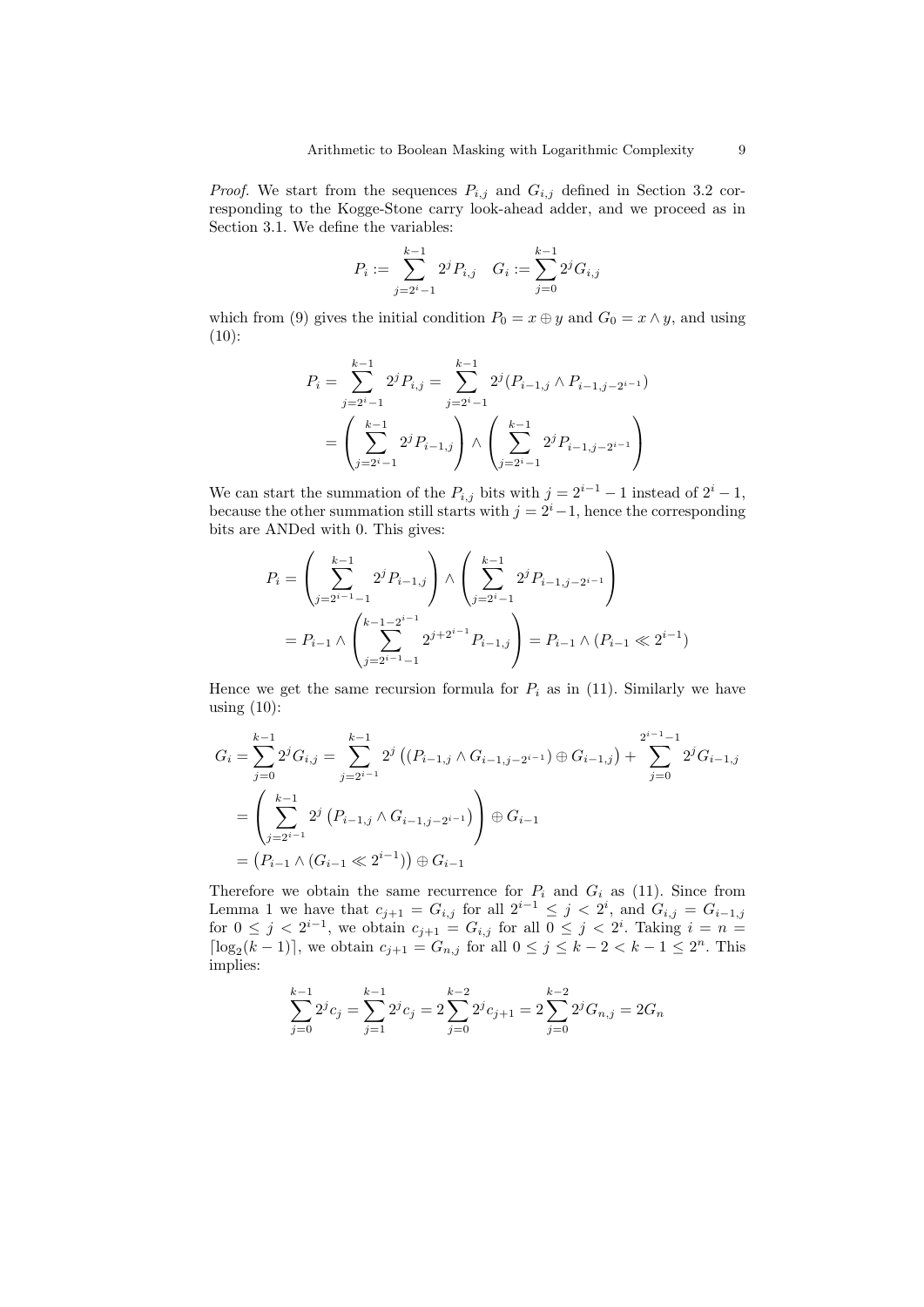Since from Lemma 1 we have  $(x+y)^{(j)} = x^{(j)} \oplus y^{(j)} \oplus c_j$  for all  $0 \le j \le k$ , this implies  $x + y = x \oplus y \oplus (2G_n)$  as required.

The complexity of the previous recursion is only  $\mathcal{O}(\log k)$ , as opposed to  $\mathcal{O}(k)$ with Goubin's recursion. The sequence can be computed using the algorithm below; note that we do not compute the last element  $P_n$  since it is not used in the computation of  $G_n$ . Note also that the algorithm below could be used as a  $\mathcal{O}(\log k)$  implementation of arithmetic addition  $z = x + y \mod 2^k$  for processors having only Boolean operations.

Algorithm 1 Kogge-Stone Adder **Input:**  $x, y \in \{0, 1\}^k$ , and  $n = \max(\lceil \log_2(k-1) \rceil, 1)$ . **Output:**  $z = x + y \mod 2^k$ 1:  $P \leftarrow x \oplus y$ 2:  $G \leftarrow x \land y$ 3: for  $i := 1$  to  $n - 1$  do 4:  $G \leftarrow (P \wedge (G \ll 2^{i-1})) \oplus G$ 5:  $P \leftarrow P \land (P \ll 2^{i-1})$ 6: end for 7:  $G \leftarrow (P \land (G \ll 2^{n-1})) \oplus G$ 8: return  $x \oplus y \oplus (2G)$ 

## 4 Our New Conversion Algorithm

Our new conversion algorithm from arithmetic to Boolean masking is a direct application of the Kogge-Stone adder in Algorithm 1. We are given as input two arithmetic shares A, r of  $x = A + r \mod 2^k$ , and we must compute x' such that  $x = x' \oplus r$ , without leaking information about x.

Since Algorithm 1 only contains Boolean operations, it is easy to protect against first-order attacks. Assume that we give as input the two arithmetic shares A and r to Algorithm 1; the algorithm first computes  $P = A \oplus r$  and  $G = A \wedge r$ , and after *n* iterations outputs  $x = A + r = A \oplus r \oplus (2G)$ . Obviously one cannot compute  $P = A \oplus r$  and  $G = A \wedge r$  directly since that would reveal information about the sensitive variable  $x = A + r$ . Instead we protect all intermediate variables with a random mask s using standard techniques, that is we only work with  $P' = P \oplus s$  and  $G' = G \oplus s$ . Eventually we obtain a masked  $x' = x \oplus s$  as required, in time  $\mathcal{O}(\log k)$  instead of  $\mathcal{O}(k)$ .

### 4.1 Secure Computation of AND

Since Algorithm 1 contains AND operations, we first show how to secure the AND operation against first-order attacks. The technique is essentially the same as in [ISW03]. With  $x = x' \oplus s$  and  $y = y' \oplus t$  for two independent random masks s and t, we have for any  $u$ .

$$
(x \wedge y) \oplus u = ((x' \oplus s) \wedge (y' \oplus t)) \oplus u = (x' \wedge y') \oplus (x' \wedge t) \oplus (s \wedge y') \oplus (s \wedge t) \oplus u
$$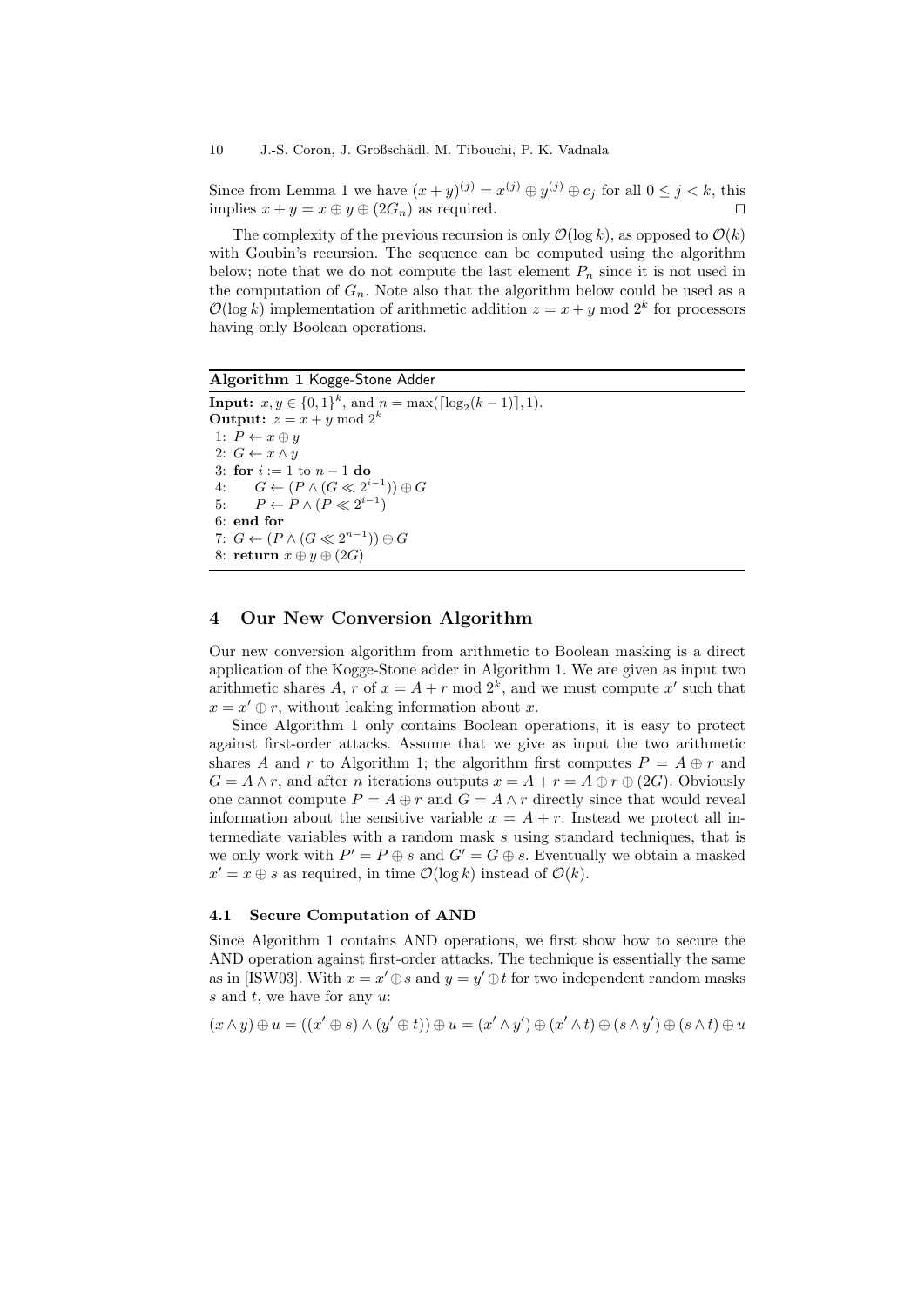Algorithm 2 SecAnd **Input:**  $x', y', s, t, u$  such that  $x' = x \oplus s$  and  $y' = y \oplus t$ . **Output:**  $z'$  such that  $z' = (x \land y) \oplus u$ . 1:  $z' \leftarrow u \oplus (x' \land y')$ 2:  $z' \leftarrow z' \oplus (x' \wedge t)$ 3:  $z' \leftarrow z' \oplus (s \wedge y')$ 4:  $z' \leftarrow z' \oplus (s \wedge t)$ 5: return  $z'$ 

We see that the SecAnd algorithm requires 8 Boolean operations. The following Lemma shows that the SecAnd algorithm is secure against first-order attacks.

**Lemma 2.** When s, t and u are uniformly and independently distributed in  $\mathbb{F}_{2^k}$ , all intermediate variables in the SecAnd algorithm have a distribution independent from x and y.

*Proof.* Since s and t are uniformly and independently distributed in  $\mathbb{F}_{2^k}$ , the variables  $x' = x \oplus s$  and  $y' = y \oplus t$  are also uniformly and independently distributed in  $\mathbb{F}_{2^k}$ . Therefore the distribution of  $x' \wedge y'$  is independent from x and y. The same holds for the variables  $x' \wedge t$ ,  $s \wedge y'$  and  $s \wedge t$ . Moreover since u is uniformly distributed in  $\mathbb{F}_{2^k}$ , the distribution of  $z'$  from Line 1 to Line 4 is uniform in  $\mathbb{F}_{2^k}$ ; hence its distribution is also independent from x and y.  $\square$ 

## 4.2 Secure Computation of XOR

Similarly we show how to secure the XOR computation of Algorithm 1. With  $x = x' \oplus s$  and  $y = y' \oplus u$  where s and u are two independent masks, we have:

 $(x \oplus y) \oplus s = x' \oplus s \oplus y' \oplus u \oplus s = x' \oplus y' \oplus u$ 

Algorithm 3 SecXor **Input:**  $x'$ ,  $y'$ ,  $u$ , such that  $x' = x \oplus s$ , and  $y' = y \oplus u$ . **Output:**  $z'$  such that  $z' = (x \oplus y) \oplus s$ . 1:  $z' \leftarrow x' \oplus y'$ 2:  $z' \leftarrow z' \oplus u$  $3:$  return  $z'$ 

We see that the SecXor algorithm requires 2 Boolean operations. The following Lemma shows that the SecXor algorithm is secure against first-order attacks. It is easy to see that all the intermediate variables in the algorithm are uniformly distributed in  $\mathbb{F}_{2^k}$ , and hence the proof is straightforward.

**Lemma 3.** When s and u are uniformly and independently distributed in  $\mathbb{F}_{2^k}$ , all intermediate variables in the SecXor algorithm have a distribution independent from x and y.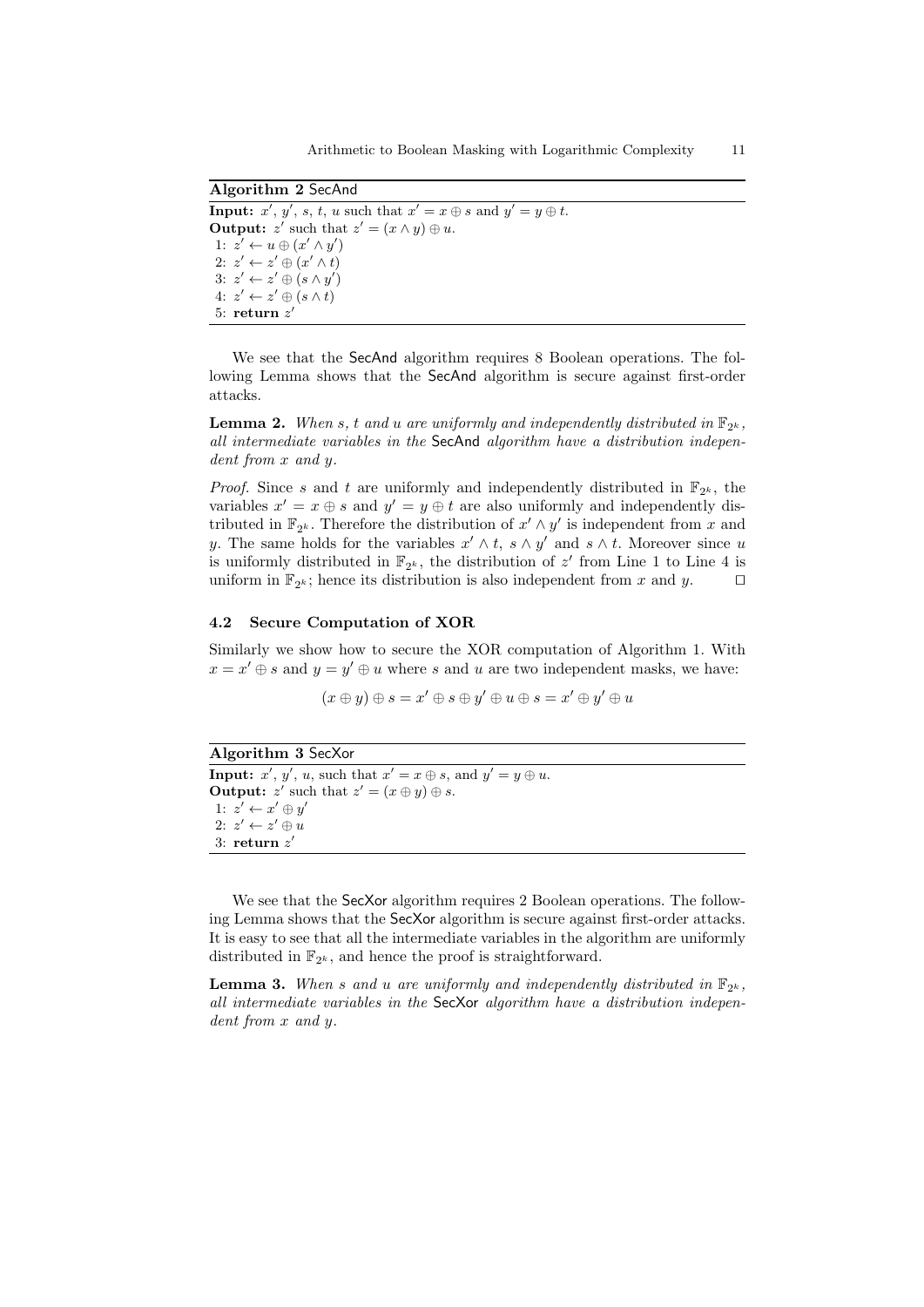12 J.-S. Coron, J. Großsch¨adl, M. Tibouchi, P. K. Vadnala

#### 4.3 Secure Computation of Shift

Finally we show how to secure the Shift operation in Algorithm 1 against firstorder attacks. With  $x = x' \oplus s$ , we have for any t:

$$
(x \ll j) \oplus t = ((x' \oplus s) \ll j) \oplus t = (x' \ll j) \oplus (s \ll j) \oplus t
$$

This gives the following algorithm.

Algorithm 4 SecShift **Input:**  $x'$ ,  $s$ ,  $t$  and  $j$  such that  $x' = x \oplus s$  and  $j > 0$ . **Output:** y' such that  $y' = (x \ll j) \oplus t$ . 1:  $y' \leftarrow t \oplus (x' \ll j)$ 2:  $y' \leftarrow y' \oplus (s \ll j)$  $3:$  return  $y'$ 

We see that the SecShift algorithm requires 4 Boolean operations. The following Lemma shows that the SecShift algorithm is secure against first-order attacks. The proof is straightforward so we omit it.

**Lemma 4.** When s and t are uniformly and independently distributed in  $\mathbb{F}_{2^k}$ , all intermediate variables in the SecShift algorithm have a distribution independent from x.

### 4.4 Our New Conversion Algorithm

Finally we can convert Algorithm 1 into a first-order secure algorithm by protecting all intermediate variables with a random mask; see Algorithm 5 below.

Since the SecAnd subroutine requires 8 operations, the SecXor subroutine requires 2 operations, and the SecShift subroutine requires 4 operations, lines 7 to 11 require  $2.8+2.4+2+2=28$  operations, hence  $28·(n-1)$  operations for the main loop. The total number of operations is then  $7+28\cdot(n-1)+4+8+2+4=$  $28 \cdot n - 3$ . In summary, for a register size  $k = 2^n$  the number of operations is  $28 \cdot \log_2 k - 3$ , in addition to the generation of 3 random numbers. Note that the same random numbers  $s, t$  and  $u$  can actually be used for all executions of the conversion algorithm in a given execution. The following Lemma proves the security of our new conversion algorithm against first-order attacks.

**Lemma 5.** When r is uniformly distributed in  $\mathbb{F}_{2^k}$ , any intermediate variable in Algorithm 5 has a distribution independent from  $x = A + r \bmod 2^k$ .

Proof. The proof is based on the previous lemma for SecAnd, SecXor and Sec-Shift, and also the fact that all intermediate variables from Line 2 to 5 and in lines 12, 13, 18, and 19 have a distribution independent from x. Namely  $(A \oplus t) \wedge r$ and  $t \wedge r$  have a distribution independent from x, and the other intermediate variables have the uniform distribution.  $\Box$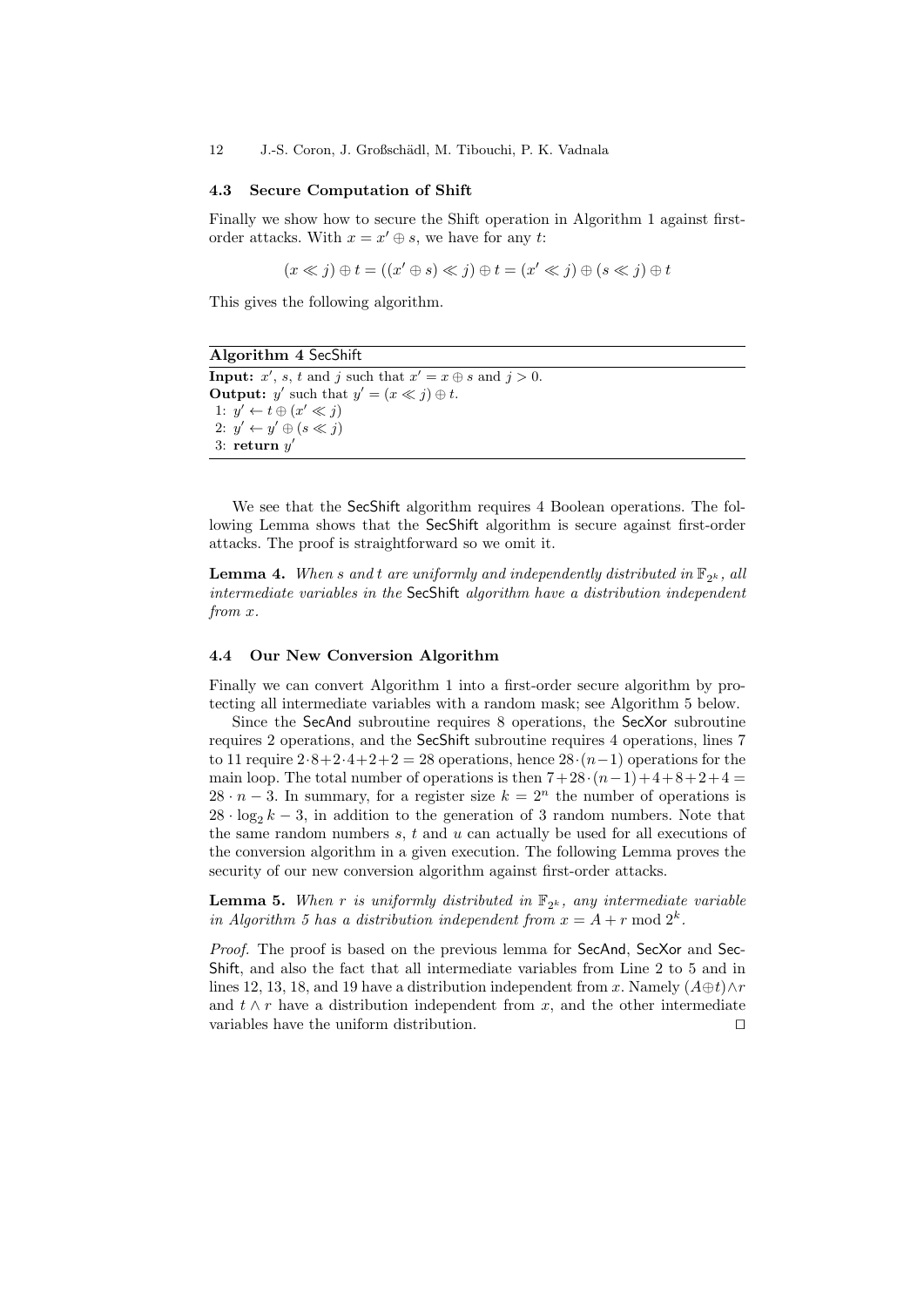Algorithm 5 Kogge-Stone Arithmetic to Boolean Conversion

**Input:**  $A, r \in \{0, 1\}^k$  and  $n = \max(\lceil \log_2(k-1) \rceil, 1)$ **Output:** x' such that  $x' \oplus r = A + r \bmod 2^k$ . 1: Let  $s \leftarrow \{0,1\}^k$ ,  $t \leftarrow \{0,1\}^k$ ,  $u \leftarrow \{0,1\}^k$ . 2:  $P' \leftarrow A \oplus s$ 3:  $P' \leftarrow F$  $P' = (A \oplus r) \oplus s = P \oplus s$ 4:  $G' \leftarrow s \oplus ((A \oplus t) \wedge r)$ 5:  $G' \leftarrow G$  $\triangleright G' = (A \wedge r) \oplus s = G \oplus s$ 6: for  $i := 1$  to  $n - 1$  do 7:  $H \leftarrow \mathsf{SecShift}(G', s, t, 2^{i-1})$ )  $\triangleright H = (G \ll 2^{i-1}) \oplus t$ 8:  $U \leftarrow \mathsf{SecAnd}(P', H, s, t, u)$   $\triangleright U =$  $(P \wedge (G \ll 2^{i-1})) \oplus u$ 9:  $G' \leftarrow \mathsf{SecXor}(G')$  $\phi, U, u$  .  $G' = ((P \wedge (G \ll 2^{i-1})) \oplus G) \oplus s$ 10:  $H \leftarrow \mathsf{SecShift}(P', s, t, 2^{i-1})$ )  $\triangleright H = (P \ll 2^{i-1}) \oplus t$  $11:$  $\mathcal{O}' \leftarrow \mathsf{SecAnd}(P', H, s, t, u)$   $\qquad \qquad \qquad \triangleright P' =$  $(P \wedge (P \ll 2^{i-1})) \oplus u$  $12:$  $v' \leftarrow P' \oplus s$  $13:$  $P' \leftarrow P' \oplus u$  $D' \oplus u$   $\triangleright P' = (P \land (P \ll 2^{i-1})) \oplus s$ 14: end for 15:  $H \leftarrow$  SecShift $(G', s, t, 2^{n-1})$ )  $\triangleright H = (G \ll 2^{n-1}) \oplus t$ 16:  $U \leftarrow \mathsf{SecAnd}(P', H, s, t, u)$   $\triangleright U =$  $(P \wedge (G \ll 2^{n-1})) \oplus u$ 17:  $G' \leftarrow \mathsf{SecXor}(G')$  $\phi, U, u$  .  $\phi \circ G' = ((P \land (G \ll 2^{n-1})) \oplus G) \oplus s$ 18:  $x' \leftarrow A \oplus 2G'$  $\triangleright x' = (A + r) \oplus r \oplus 2s$ 19:  $x' \leftarrow x$  $\triangleright x' = (A + r) \oplus r$ 20: return  $x'$ 

## 5 Addition Without Conversion

Beak and Noh proposed a method to mask the ripple carry adder in [BN05]. Similarly, Karroumi et al. [KRJ14] used Goubin's recursion formula (1) to compute an arithmetic addition  $z = x + y \mod 2^k$  directly with masked shares  $x' = x \oplus s$ and  $y' = y \oplus r$ , that is without first converting x and y from Boolean to arithmetic masking, then performing the addition with arithmetic masks, and then converting back from arithmetic to Boolean masks. They showed that this can lead to better performances in practice for the block cipher XTEA.

In this section we describe an analogous algorithm for performing addition directly on the masked shares, based on the Kogge-Stone adder instead of Goubin's formula, to get  $\mathcal{O}(\log k)$  complexity instead of  $\mathcal{O}(k)$ . More precisely, we receive as input the shares x', y' such that  $x' = x \oplus s$  and  $y' = y \oplus r$ , and the goal is to compute z' such that  $z' = (x+y) \oplus r$ . For this it suffices to perform the addition  $z = x + y \mod 2^k$  as in Algorithm 1, but with the masked variables  $x' = x \oplus s$ and  $y' = y \oplus r$  instead of x, y, while protecting all intermediate variables with a Boolean mask; this is straightforward since Algorithm 1 contains only Boolean operations; see Algorithm 6 below.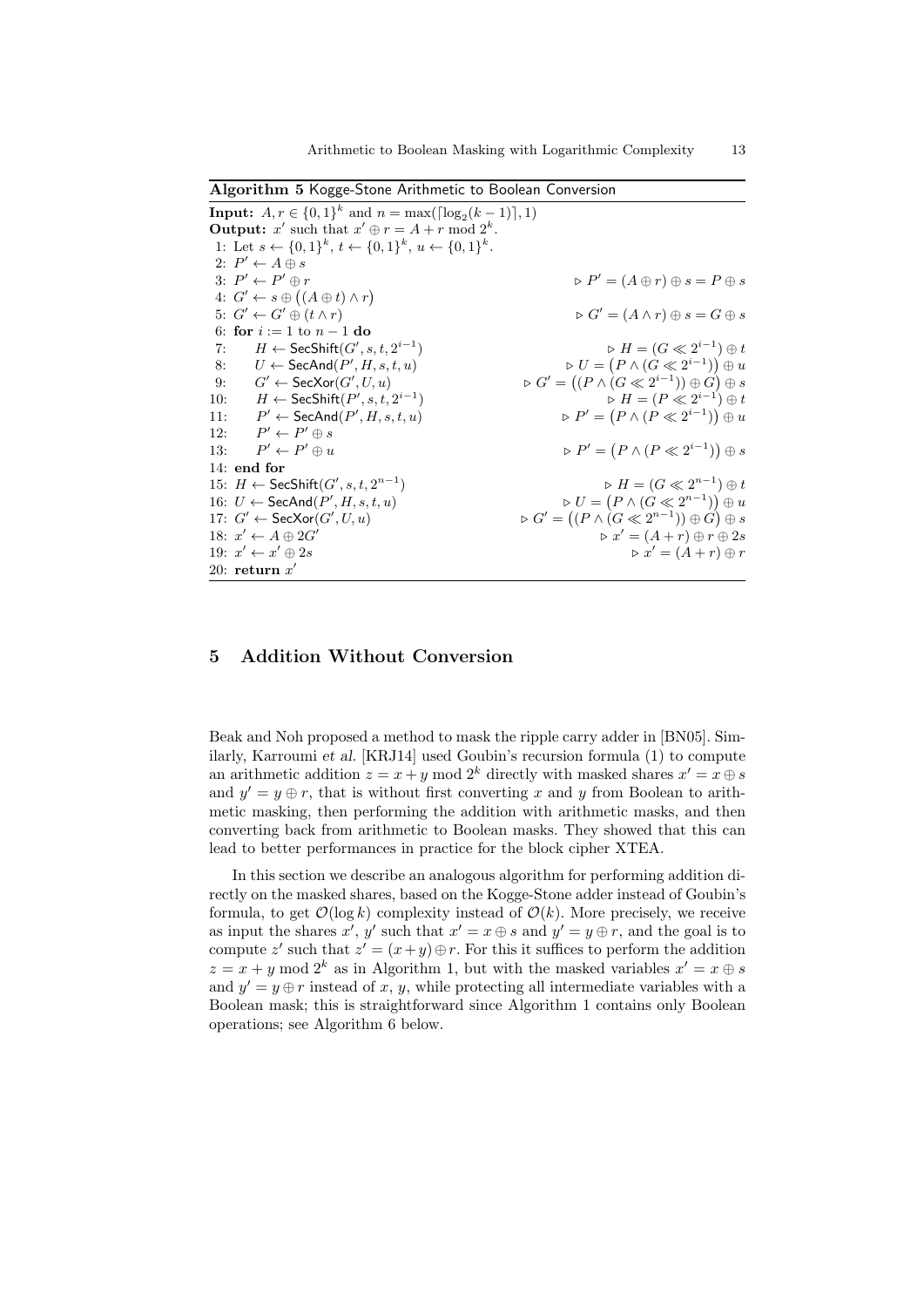Algorithm 6 Kogge-Stone Masked Addition

**Input:**  $x', y', r, s \in \{0, 1\}^k$  and  $n = \max(\lceil \log_2(k-1) \rceil, 1)$ . **Output:** z' such that  $z' = (x + y) \oplus r$ , where  $x = x' \oplus s$  and  $y = y' \oplus r$ 1: Let  $t \leftarrow \{0,1\}^k$ ,  $u \leftarrow \{0,1\}^k$ . 2:  $P' \leftarrow \mathsf{SecXor}(x', y')$  $\triangleright P' = (x \oplus y) \oplus s = P \oplus s$ 3:  $G' \leftarrow \mathsf{SecAnd}(x', y')$  $\triangleright G' = (x \wedge y) \oplus u = G \oplus u$ 4:  $G' \leftarrow G' \oplus s$ 5:  $G' \leftarrow G$  $\triangleright G' = (x \wedge y) \oplus s = G \oplus s$ 6: for  $i := 1$  to  $n - 1$  do 7:  $H \leftarrow \mathsf{SecShift}(G', s, t, 2^{i-1})$ )  $\triangleright H = (G \ll 2^{i-1}) \oplus t$ 8:  $U \leftarrow \mathsf{SecAnd}(P', H, s, t, u)$   $\triangleright U =$  $(P \wedge (G \ll 2^{i-1})) \oplus u$ 9:  $G' \leftarrow \mathsf{SecXor}(G')$  $\phi, U, u$  .  $G' = ((P \wedge (G \ll 2^{i-1})) \oplus G) \oplus s$ 10:  $H \leftarrow \mathsf{SecShift}(P', s, t, 2^{i-1})$ )  $\triangleright H = (P \ll 2^{i-1}) \oplus t$  $11:$  $\mathcal{O}' \leftarrow \mathsf{SecAnd}(P', H, s, t, u)$   $\qquad \qquad \qquad \triangleright P' =$  $(P \wedge (P \ll 2^{i-1})) \oplus u$  $12:$  $v' \leftarrow P' \oplus s$  $13:$  $P' \leftarrow P' \oplus u$  $D' \oplus u$   $\triangleright P' = (P \land (P \ll 2^{i-1})) \oplus s$ 14: end for 15:  $H \leftarrow$  SecShift $(G', s, t, 2^{n-1})$ )  $\triangleright H = (G \ll 2^{n-1}) \oplus t$ 16:  $U \leftarrow \mathsf{SecAnd}(P', H, s, t, u)$   $\triangleright U =$  $(P \wedge (G \ll 2^{n-1})) \oplus u$ 17:  $G' \leftarrow \mathsf{SecXor}(G')$  $\phi, U, u$  .  $\phi \circ G' = ((P \land (G \ll 2^{n-1})) \oplus G) \oplus s$ 18:  $z' \leftarrow \mathsf{SecXor}(y', x')$  $z' = (x \oplus y) \oplus r$ 19:  $z' \leftarrow z' \oplus (2G')$  $z' = (x + y) \oplus 2s \oplus r$ 20:  $z' \leftarrow z$  $\triangleright z' = (x + y) \oplus r$ 21: return  $z'$ 

As previously the main loop requires  $28 \cdot (n-1)$  operations. The total number of operations is then  $12+28\cdot(n-1)+20=28\cdot n+4$ . In summary, for a register size  $k = 2<sup>n</sup>$  the number of operations is  $28 \cdot \log_2 k + 4$ , with additionally the generation of 2 random numbers; as previously those 2 random numbers along with  $r$  and  $s$ can be reused for subsequent additions within the same execution. The following Lemma proves the security of Algorithm 6 against first-order attacks. The proof is similar to the proof of Lemma 5 and is therefore omitted.

**Lemma 6.** For a uniformly and independently distributed randoms  $r \in \{0,1\}^k$ and  $s \in \{0,1\}^k$ , any intermediate variable in the Kogge-Stone Masked Addition has the uniform distribution.

## 6 Analysis and Implementation

### 6.1 Comparison With Existing Algorithms

We compare in Table 1 the complexity of our new algorithms with Goubin's algorithms and Debraize's algorithms for various addition bit sizes  $k$ .<sup>1</sup> We give the number of random numbers required for each of the algorithms as well the

<sup>&</sup>lt;sup>1</sup> For Debraize's algorithm the operation count does not involve the precomputation phase. In case of  $k = 8$  and  $\ell = 8$  the result can be obtained by a single table look-up.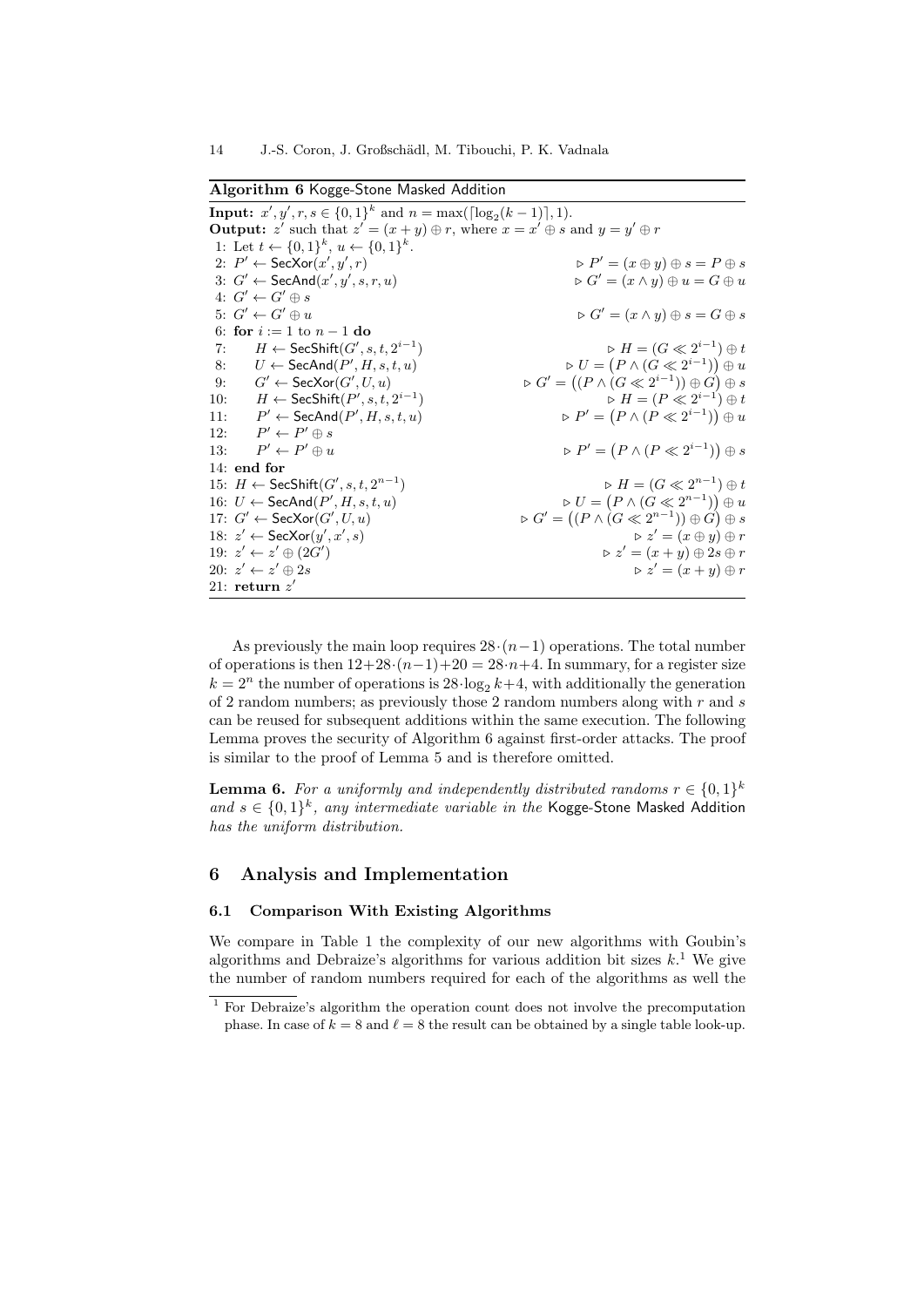number of elementary operations. Goubin's original conversion algorithm from arithmetic to Boolean masking required  $5k + 5$  operations and a single random generation. This was recently improved by Karroumi et al. down to  $5k+1$  operations [KRJ14]. The authors also provided an algorithm to compute first-order secure addition on Boolean shares using Goubin's recursion formula, requiring  $5k + 8$  operations and a single random generation. See Appendix A for more details. On the other hand Debraize's algorithm requires  $19(k/\ell) - 2$  operations with a lookup table of size  $2^{\ell}$  and the generation of two randoms.

| Algorithm                               |                |    |     |     | rand $ k = 8 k = 16 k = 32 k = 64 $ | $\kappa$           |
|-----------------------------------------|----------------|----|-----|-----|-------------------------------------|--------------------|
| Goubin's $A \rightarrow B$ conversion   |                | 41 | 81  | 161 | 321                                 | $5k+1$             |
| Debraize's $A \rightarrow B$ conversion | $\overline{2}$ | 36 | 74  | 150 | 302                                 | $\sqrt{19(k/4)}-2$ |
| $(\ell = 4)$                            |                |    |     |     |                                     |                    |
| Debraize's $A \rightarrow B$ conversion | $\overline{2}$ |    | 36  | 74  | 150                                 | $19(k/8) - 2$      |
| $(\ell = 8)$                            |                |    |     |     |                                     |                    |
| New $A\rightarrow B$ conversion         | 3              | 81 | 109 | 137 | 165                                 | $28 \log_2 k - 3$  |
| Goubin's addition [KRJ14]               |                | 48 | 88  | 168 | 328                                 | $5k+8$             |
| New addition                            | $\overline{2}$ | 88 | 116 | 144 | 172                                 | $28 \log_2 k + 4$  |

Table 1. Number of randoms (rand) and elementary operations required for Goubin's algorithms, Debraize's algorithm and our new algorithms for various values of  $k$ .

We see that our algorithms outperform Goubin's algorithms for  $k \geq 32$  but are slower than Debraize's algorithm with  $\ell = 8$  (without taking into account its pre-computation phase). In practice, most cryptographic constructions performing arithmetic operations use addition modulo  $2^{32}$ ; for example HMAC-SHA-1 [NIS95] and XTEA [NW97]. There also exists cryptographic constructions with additions modulo  $2^{64}$ , for example Threefish used in the hash function Skein, a SHA-3 finalist, and the SPECK block-cipher (see Section 6.3).

## 6.2 Practical Implementation

We have implemented our new algorithms along with Goubin's algorithms; we have also implemented the table-based arithmetic to Boolean conversion algorithm described by Debraize in [Deb12]. For Debraize's algorithm, we considered two possibilities for the partition of the data, with word length  $\ell = 4$ and  $\ell = 8$ . Our implementations were done on a 32-bit AVR microcontroller AT32UC3A0512, based on RISC microprocessor architecture. It can run at frequencies up to 66 MHZ and has SRAM of size 64 KB along with a flash of 512 KB. We used the C programming language and the machine code was produced using the AVR-GCC compiler with further optimization  $(e.g.$  loop unrolling). For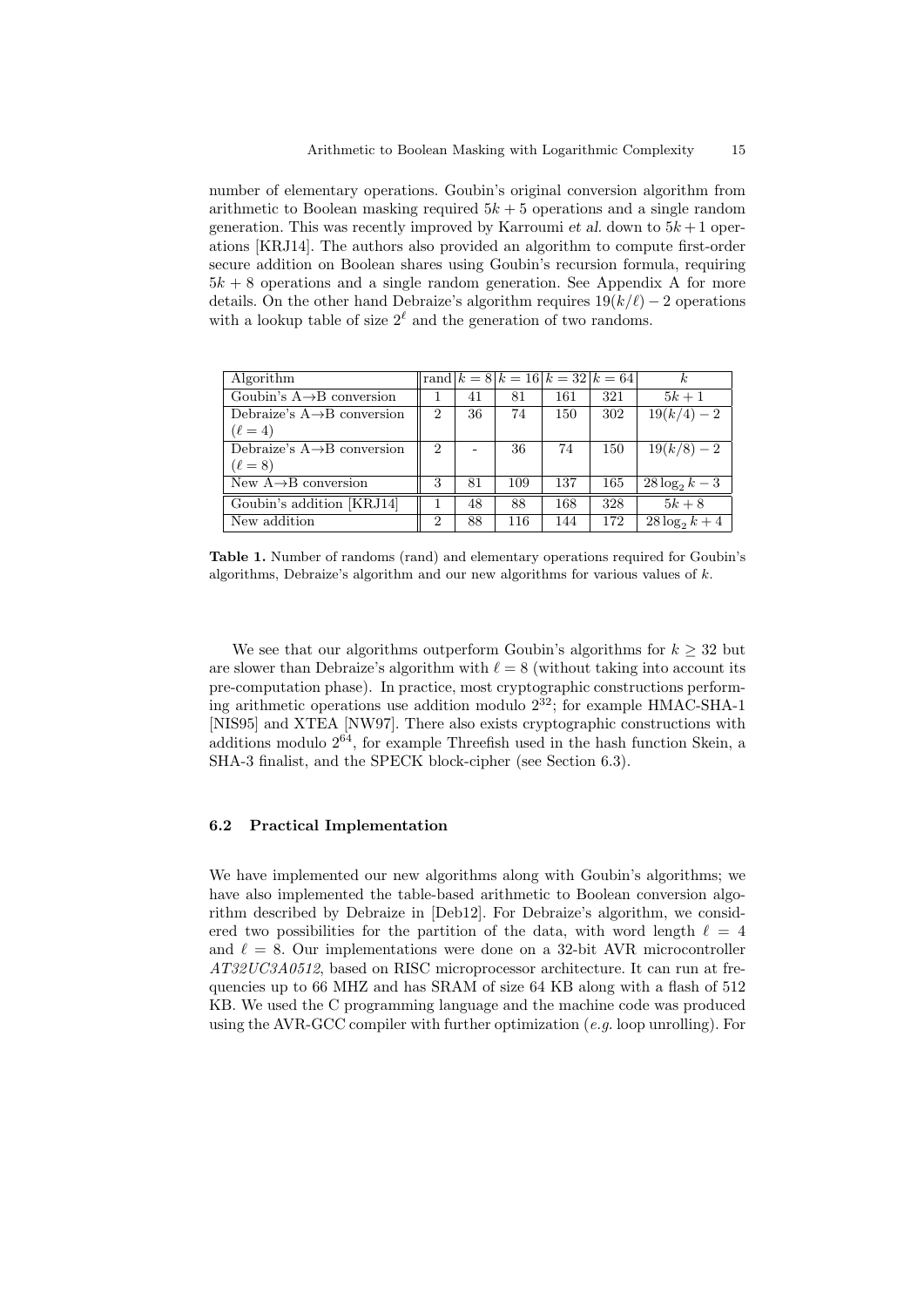the generation of random numbers we used a pseudorandom number generator based on linear feedback shift registers. <sup>2</sup>

The results are summarized in Table 2. We can see that our new algorithms perform better than Goubin's algorithms from  $k = 32$  onward. When  $k = 32$ , our algorithms perform roughly 14% better than Goubin's algorithms. Moreover, our conversion algorithm performs 7% better than Debraize's algorithm  $(\ell = 4)$ . For  $k = 64$ , we can see even better improvement i.e., 23% faster than Goubin's algorithm and 22% better than Debraize's algorithm  $(\ell = 4)$ . On the other hand, Debraize's algorithm performs better than our algorithms for  $\ell = 8$ ; however as opposed to Debraize's algorithm our conversion algorithm requires neither preprocessing nor extra memory.

|                                                        |     | $k = 8 k = 16 k = 32 k = 64 $ Prep. Mem. |     |      |       |      |
|--------------------------------------------------------|-----|------------------------------------------|-----|------|-------|------|
| Goubin's $A \rightarrow B$ conversion                  | 180 | 312                                      | 543 | 1672 |       |      |
| Debraize's A $\rightarrow$ B conversion ( $\ell = 4$ ) | 149 | 285                                      | 505 | 1573 | 1221  | 32   |
| Debraize's A $\rightarrow$ B conversion ( $\ell = 8$ ) |     | 193                                      | 316 | 846  | 18024 | 1024 |
| New $A \rightarrow B$ conversion                       | 301 | 386                                      | 467 | 1284 |       |      |
| Goubin's addition [KRJ14]                              | 235 | 350                                      | 582 | 1789 |       |      |
| New addition                                           | 344 | 429                                      | 513 | 1340 |       |      |

Table 2. Number of clock cycles on a 32-bit processor required for Goubin's conversion algorithm, Debraize's conversion algorithm, our new conversion algorithm, Goubin's addition from [KRJ14], and our new addition, for various arithmetic sizes  $k$ . The last two columns denote the precomputation time and the table size (in bytes) required for Debraize's algorithm.

## 6.3 Application to HMAC-SHA-1 and SPECK

We have implemented HMAC-SHA-1 [NIS95] using the technique above to protect against first-order attacks, on the same microcontroller as in Section 6.2. To convert from arithmetic to Boolean masking, we used one of the following: Goubin's algorithm, Debraize's algorithm or our new algorithm. The results for computing HMAC-SHA-1 of a single message block are summarized in Table 3. For Debraize's algorithm, the timings also include the precomputation time required for creating the tables. Our algorithms give better performances than Goubin and Debraize ( $\ell = 4$ ), but Debraize with  $\ell = 8$  is still slightly better; however as opposed to Debraize, our algorithms do not require extra memory. For the masked addition (instead of conversions), the new algorithm performs 10% better than Goubin's algorithm.

SPECK is a family of lightweight block ciphers proposed by NSA, which provides high throughput for application in software [BSS<sup>+</sup>13]. The SPECK family

 $^2$  Note that the reported results have strong dependency on the RNG and hence can change if a different RNG is used.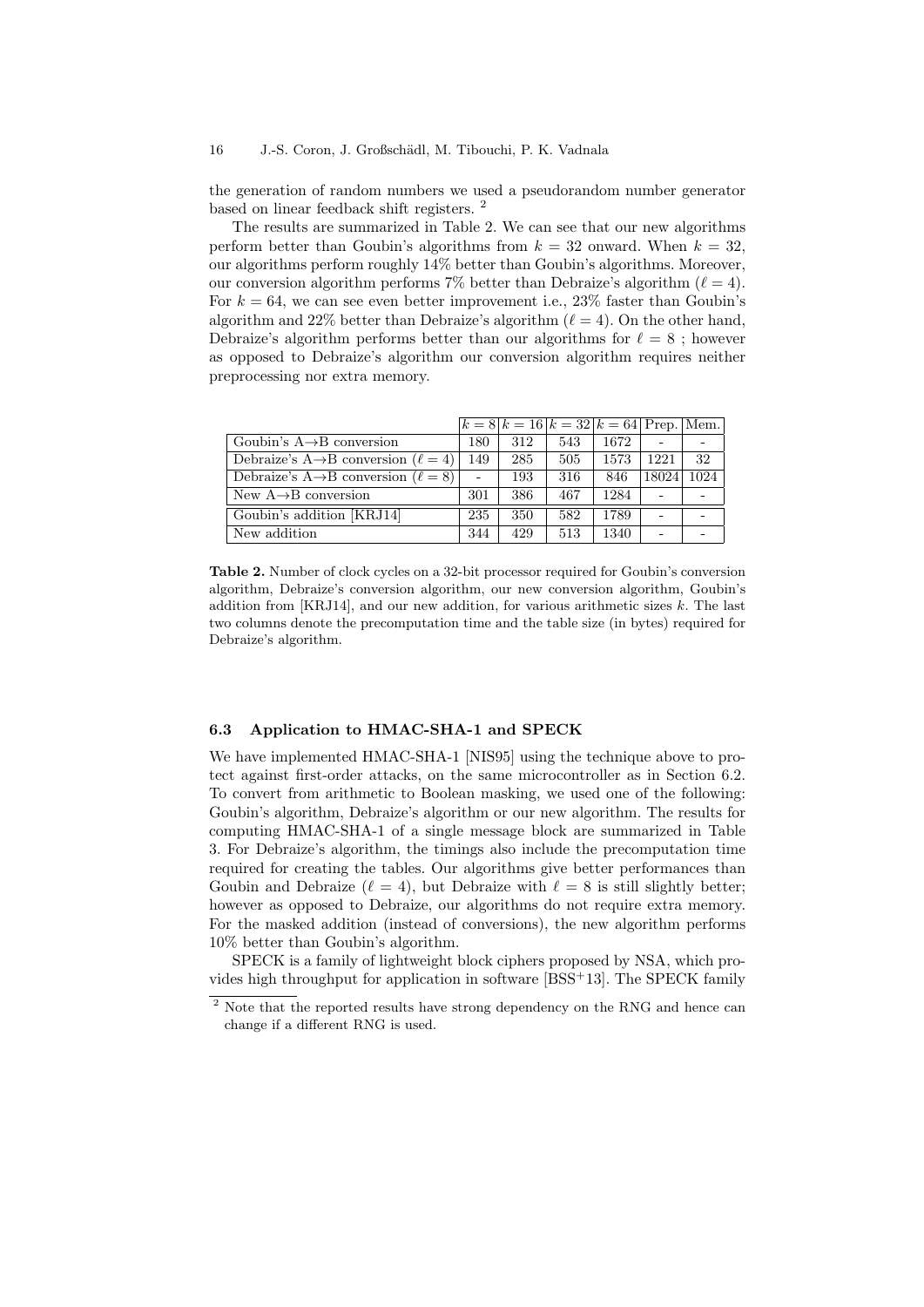|                                                    |      | Time   Penalty Factor | Mem. |
|----------------------------------------------------|------|-----------------------|------|
| HMAC-SHA-1 unmasked                                | 128  |                       |      |
| HMAC-SHA-1 with Goubin's conversion                | 423  | 3.3                   |      |
| HMAC-SHA-1 with Debraize's conversion $(\ell = 4)$ | 418  | 3.26                  | 32   |
| HMAC-SHA-1 with Debraize's conversion $(\ell = 8)$ | 402  | 3.1                   | 1024 |
| HMAC-SHA-1 with new conversion                     | 410  | 3.2                   |      |
| HMAC-SHA-1 with Goubin's addition [KRJ14]          | 1022 | 8                     |      |
| HMAC-SHA-1 with new addition                       | 933  | 7.2                   |      |

Table 3. Running time in thousands of clock-cycles and penalty factor for HMAC-SHA-1 on a 32-bit processor. The last column denotes the table size (in bytes) required for Debraize's algorithm.

includes various ciphers based on ARX (Addition, Rotation, XOR) design with different block and key sizes. To verify the performance results of our algorithms for  $k = 64$ , we used SPECK 128/128, where block and key sizes both equal to  $128$  and additions are performed modulo  $2^{64}$ . We summarize the performance of all the algorithms in Table 4.

|                                               |       | Time   Penalty Factor   Memory |      |
|-----------------------------------------------|-------|--------------------------------|------|
| SPECK unmasked                                | 2047  |                                |      |
| SPECK with Goubin's conversion                | 63550 | 31                             |      |
| SPECK with Debraize's conversion $(\ell = 4)$ | 61603 | 30                             | 32   |
| SPECK with Debraize's conversion $(\ell = 8)$ | 37718 | 18                             | 1024 |
| SPECK with new conversion                     | 51134 | 24                             |      |
| SPECK with Goubin's addition [KRJ14]          | 62942 | 30                             |      |
| SPECK with new addition                       | 48574 | 23                             |      |

Table 4. Running time in clock-cycles and penalty factor for SPECK on a 32-bit processor. The last column denotes the table size (in bytes) required for Debraize's algorithm.

As we can see our algorithms outperform Goubin and Debraize's algorithm  $(\ell = 4)$ , but not Debraize's algorithm for  $\ell = 8$ , as for HMAC-SHA-1.

## References

- [BN05] Yoojin Beak and Mi-Jung Noh. Differetial power attack and masking method. Trends in Mathematics, 8:1–15, 2005.
- [BSS<sup>+</sup>13] Ray Beaulieu, Douglas Shors, Jason Smith, Stefan Treatman-Clark, Bryan Weeks, and Louis Wingers. The SIMON and SPECK families of lightweight block ciphers. IACR Cryptology ePrint Archive, 2013:404, 2013.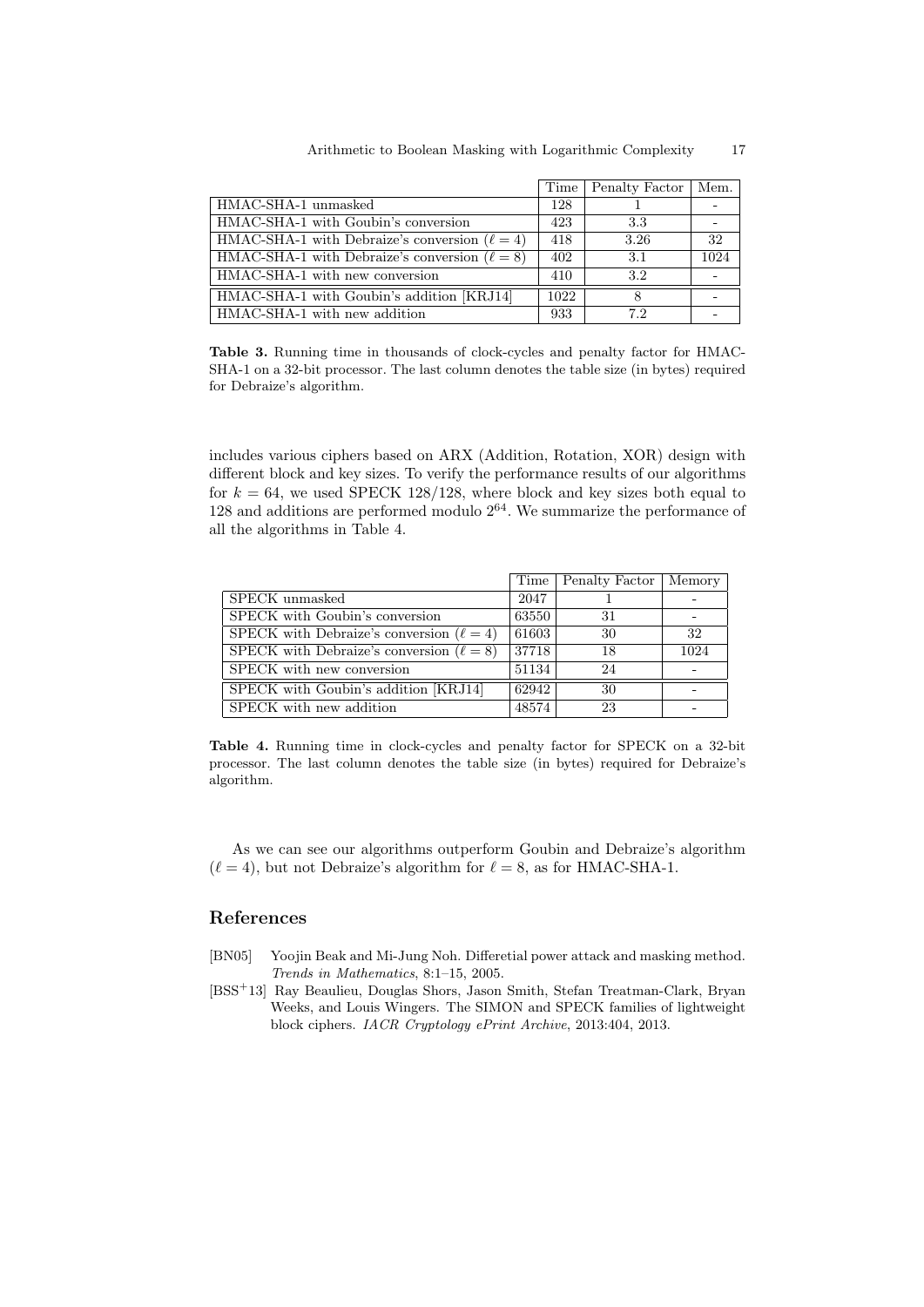- [CGV14] Jean-Sébastien Coron, Johann Großschädl, and Praveen Kumar Vadnala. Secure conversion between boolean and arithmetic masking of any order. In Cryptographic Hardware and Embedded Systems - CHES, pages 188–205, 2014.
- [CT03] Jean-Sébastien Coron and Alexei Tchulkine. A new algorithm for switching from arithmetic to boolean masking. In CHES, pages 89–97, 2003.
- [Deb12] Blandine Debraize. Efficient and provably secure methods for switching from arithmetic to boolean masking. In CHES, pages 107–121, 2012.
- [Gou01] Louis Goubin. A sound method for switching between boolean and arithmetic masking. In CHES, pages 3–15, 2001.
- [ISW03] Yuval Ishai, Amit Sahai, and David Wagner. Private circuits: Securing hardware against probing attacks. In CRYPTO, pages 463–481, 2003.
- [KJJ99] Paul C. Kocher, Joshua Jaffe, and Benjamin Jun. Differential power analysis. In CRYPTO, pages 388–397, 1999.
- [KRJ14] Mohamed Karroumi, Benjamin Richard, and Marc Joye. Addition with blinded operands. In COSADE, 2014.
- [KS73] Peter M Kogge and Harold S Stone. A parallel algorithm for the efficient solution of a general class of recurrence equations. Computers, IEEE Transactions on, 100(8):786–793, 1973.
- [MOP07] Stefan Mangard, Elisabeth Oswald, and Thomas Popp. Power analysis attacks - revealing the secrets of smart cards. Springer, 2007.
- [NIS95] NIST. Secure hash standard. In Federal Information Processing Standard, FIPA-180-1, 1995.
- [NP04] Olaf Neiße and Jürgen Pulkus. Switching blindings with a view towards idea. In CHES, pages 230–239, 2004.
- [NW97] Roger M. Needham and David J. Wheeler. Tea extentions. In Technical report, Computer Laboratory, University of Cambridge, 1997.
- [PMO07] Thomas Popp, Stefan Mangard, and Elisabeth Oswald. Power analysis attacks and countermeasures. IEEE Design and Test of Computers, 24(6):535– 543, 2007.

## A Goubin's Arithmetic-to-Boolean Conversion

From Theorem 2, one obtains the following corollary.

**Corollary 1 ([Gou01])** For any random  $\gamma \in \mathbb{F}_{2^k}$ , if we assume  $x' = (A+r) \oplus r$ , we also have  $x' = A \oplus 2\gamma \oplus t_{k-1}$ , where  $t_{k-1}$  can be obtained from the following recursion formula:

$$
\begin{cases} t_0 = 2\gamma \\ \forall i \ge 0, t_{i+1} = 2[t_i \wedge (A \oplus r) \oplus \omega] \end{cases}
$$
 (12)

where  $\omega = \gamma \oplus (2\gamma) \wedge (A \oplus r) \oplus A \wedge r$ .

Since the iterative computation of  $t_i$  contains only XOR and AND operations, it can easily be protected against first-order attacks. This gives the algorithm below.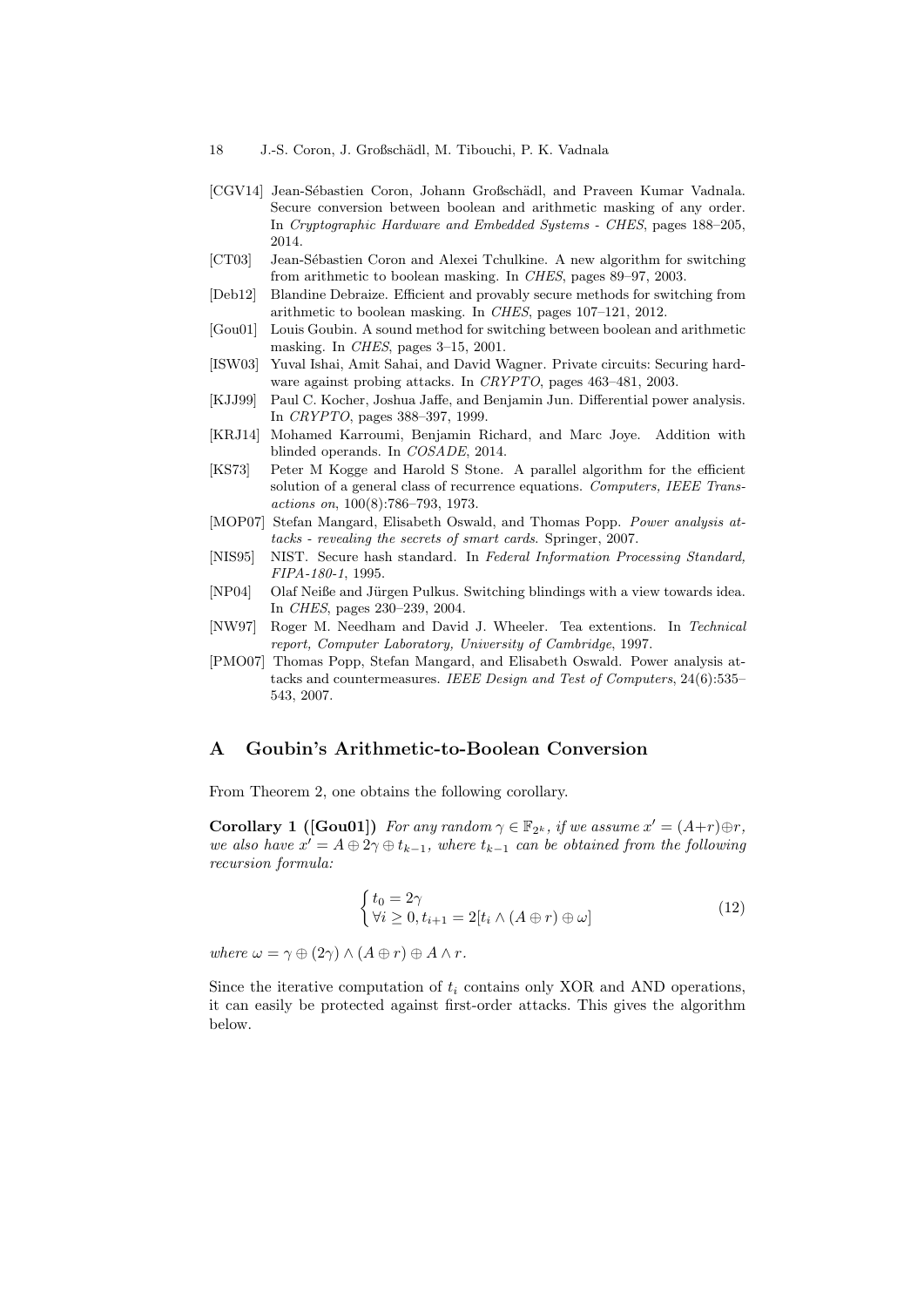Arithmetic to Boolean Masking with Logarithmic Complexity 19

Algorithm 7 Goubin A→B Conversion **Input:**  $A, r$  such that  $x = A + r$ **Output:**  $x', r$  such that  $x' = x \oplus r$ 1:  $\gamma \leftarrow rand(k)$ 2:  $T \leftarrow 2\gamma$ 3:  $x' \leftarrow \gamma \oplus r$ 4:  $\Omega \leftarrow \gamma \wedge x'$ 5:  $x' \leftarrow T \oplus A$ 6:  $\gamma \leftarrow \gamma \oplus x'$ 7:  $\gamma \leftarrow \gamma \wedge r$ 8:  $\Omega \leftarrow \Omega \oplus \gamma$ 9:  $\gamma \leftarrow T \wedge A$ 10:  $\Omega \leftarrow \Omega \oplus \gamma$ 11: for  $j := 1$  to  $k - 1$  do 12:  $\gamma \leftarrow T \wedge r$ 13:  $\gamma \leftarrow \gamma \oplus \Omega$ 14:  $T \leftarrow T \wedge A$ 15:  $\gamma \leftarrow \gamma \oplus T$ 16:  $T \leftarrow 2\gamma$ 17: end for 18:  $x' \leftarrow x' \oplus T$ 

We can see that the total number of operations in the above algorithm is  $5k + 5$ , in addition to one random number generation. Karroumi *et al.* recently improved Goubin's conversion scheme down to  $5k+1$  operations [KRJ14]. More precisely they start the loop in (12) from  $i = 2$  instead of  $i = 1$ , and compute  $t_1$ directly with a single operation, which decreases the number of operations by 4.

Karroumi et al. also provided an algorithm to compute first-order secure addition on Boolean shares using Goubin's recursion formula, requiring  $5k + 8$ operations and a single random generation. More precisely, given two sensitive variables x and y masked as  $x = x' \oplus s$  and  $y = y' \oplus r$ , their algorithm computes two shares  $z_1 = (x+y) \oplus r \oplus s$ ,  $z_2 = r \oplus s$  using Goubin's recursion formula (1); we refer to [KRJ14] for more details.

## B Proof of Lemma 1

We consider again recursion (7):

$$
\begin{cases} z_0 = b_0 \\ \forall i \ge 1, \ z_i = a_i z_{i-1} + b_i \end{cases}
$$

The recursion for  $c_i$  is similar when we denote the AND operation by a multiplication, and the XOR operation by an addition:

$$
\begin{cases} c_0 = 0\\ \forall i \ge 1, \ c_i = a_{i-1}c_{i-1} + b_{i-1} \end{cases}
$$